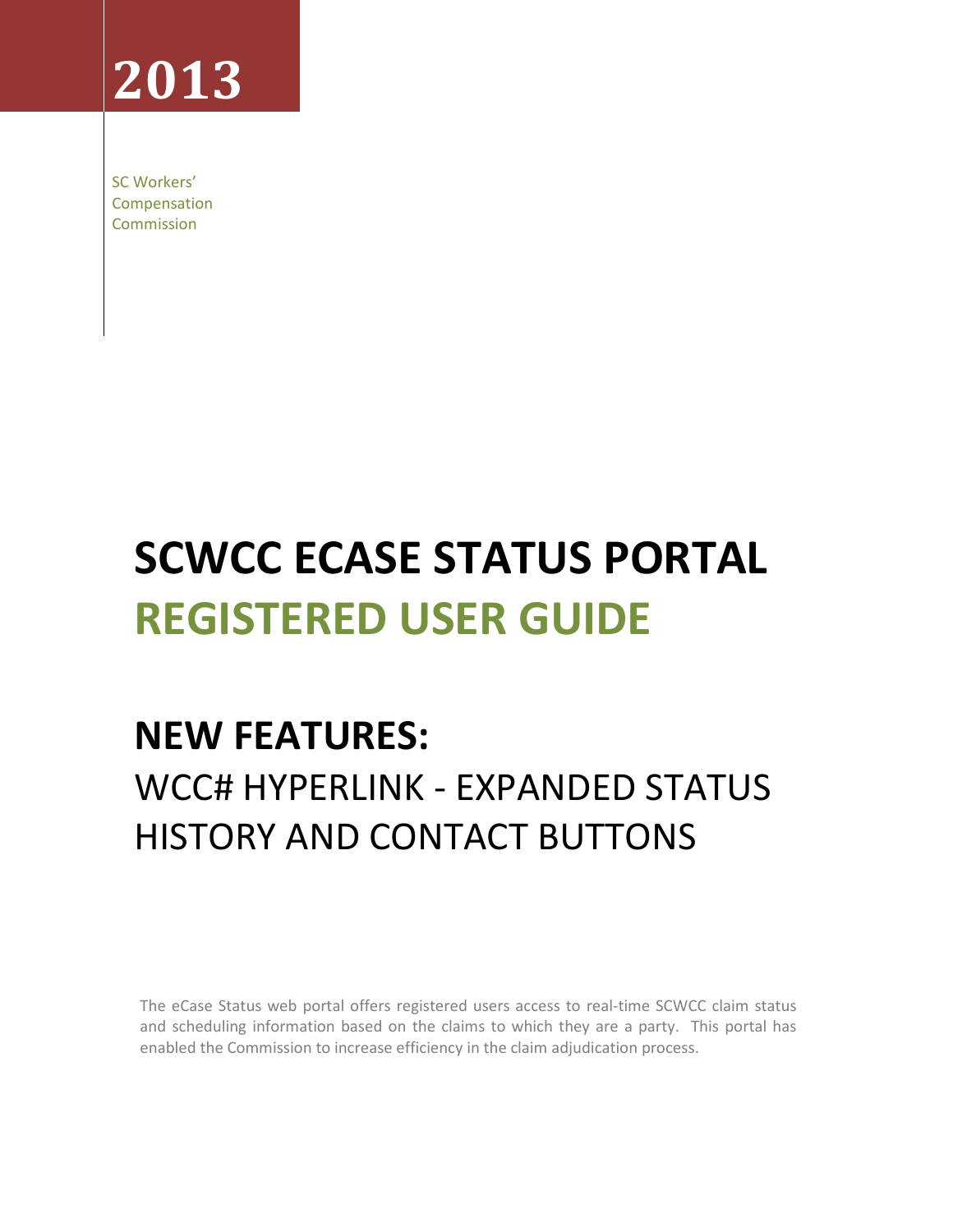## **TABLE OF CONTENTS**

#### \* NEW FEATURES available November 2013

Click the Title to jump to Section

 $\sim$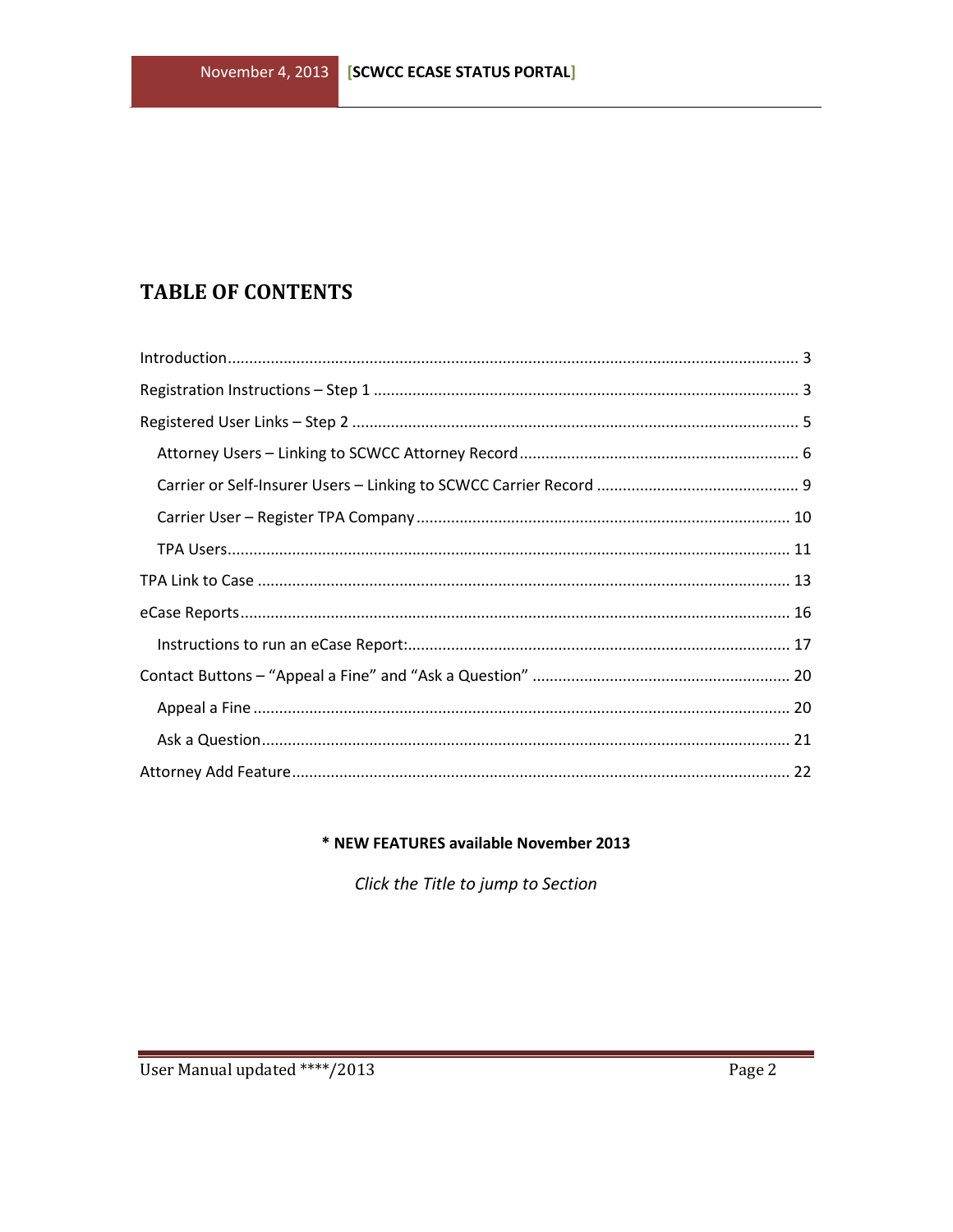# SCWCC eCase Status Web Portal

#### <span id="page-2-0"></span>**Introduction**

The SC Workers' Compensation Commission is proud to offer direct access to our claims database through the eCase Status web portal for registered users. Registered user reports allow the Commission to provide information to attorneys, carriers and TPAs who represent a party to the claim. Search options include SCWCC number, scheduling dates, and the current status of the claim. Registered attorneys may link to their assigned cases electronically.

Only parties to a claim may register on eCase. The registration process requires an individual's access be approved by an attorney of record or a claims manager. Upon approval, the access is confirmed by the Commission. Registration is offered for 3 types of user: attorney, carrier or TPA. The registration process consists of 2 steps: 1) creating a user account and 2) linking to a party or claim.

#### <span id="page-2-1"></span>**Registration Instructions – Step 1**

1. From the SCWCC website [\(www.wcc.sc.gov\)](http://www.wcc.sc.gov/), select the **eCase Status** link in the center of the home page. The following screen will be displayed:

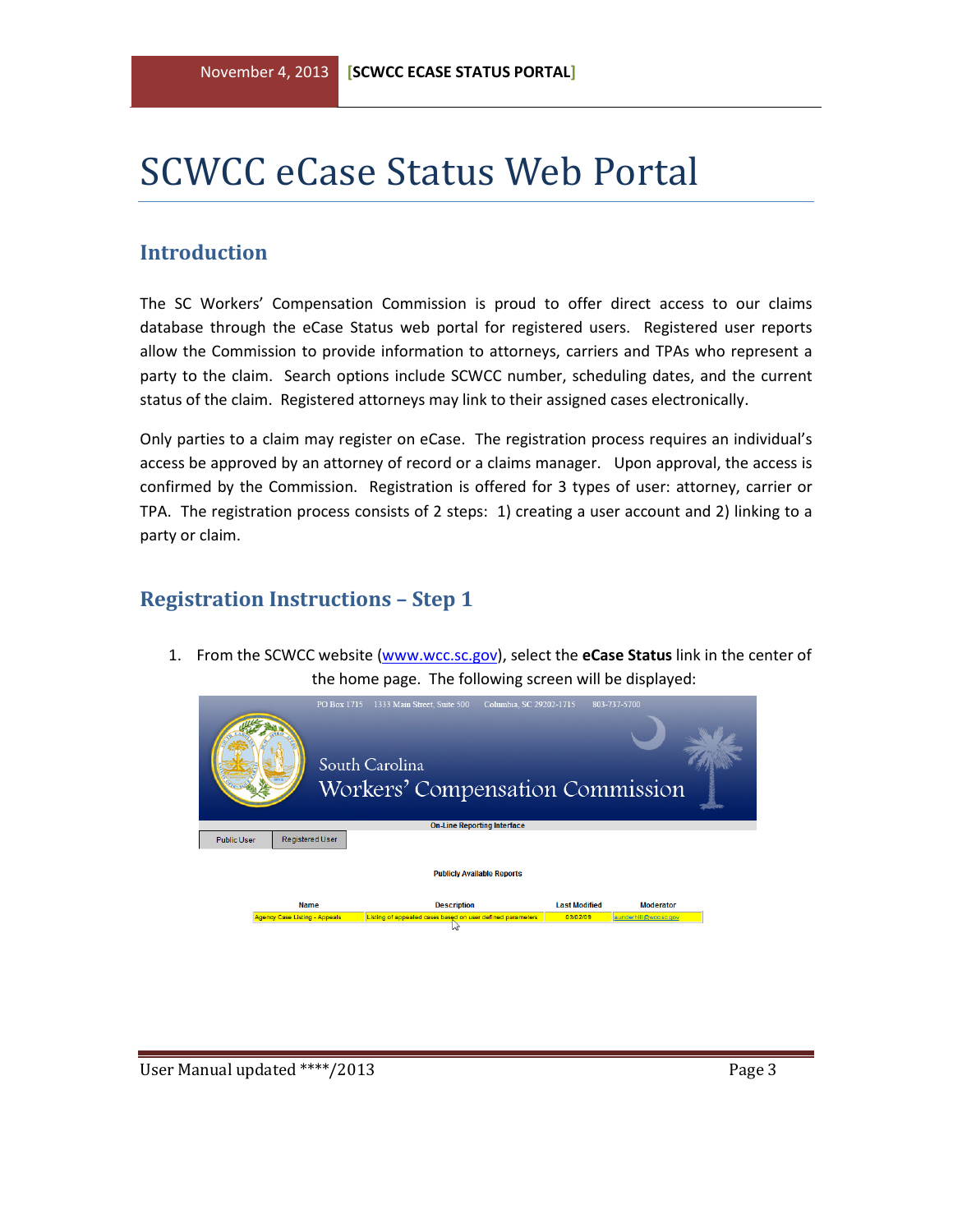2. Select **Registered User**.

|             |                 | On-Line Reporting Interface |
|-------------|-----------------|-----------------------------|
| Public User | Registered User |                             |
|             |                 |                             |

3. Select **New User – Register**.

| <b>Registered User Login</b> |       |                 |
|------------------------------|-------|-----------------|
| Email ID:                    |       |                 |
| Password:                    |       |                 |
|                              | LOGIN |                 |
| New User<br>Register         |       | Forgot Password |

4. Enter registration information. The asterisk (\*) indicates required information.

|                                                  | <b>Request for Registered Status</b>        |                    |       |  |
|--------------------------------------------------|---------------------------------------------|--------------------|-------|--|
| *First Name:                                     |                                             | *Last Name:        |       |  |
| *Email Address:<br>"This will be your username"" |                                             | Job Title:         |       |  |
| *Address1:                                       |                                             | Address2:          |       |  |
| *City:                                           |                                             | *State:            | *Zip: |  |
| *Phone:                                          |                                             | Fax:               |       |  |
| *Password:                                       |                                             | Re-enter Password: |       |  |
| I represent a: O Law Firm                        | C Carrier or Self-Insurer<br>O TPA - Claims |                    |       |  |
| * Indicates Required Fields                      |                                             |                    |       |  |
|                                                  | Submit                                      | Cancel             |       |  |

User Manual updated \*\*\*\*/2013 Page 4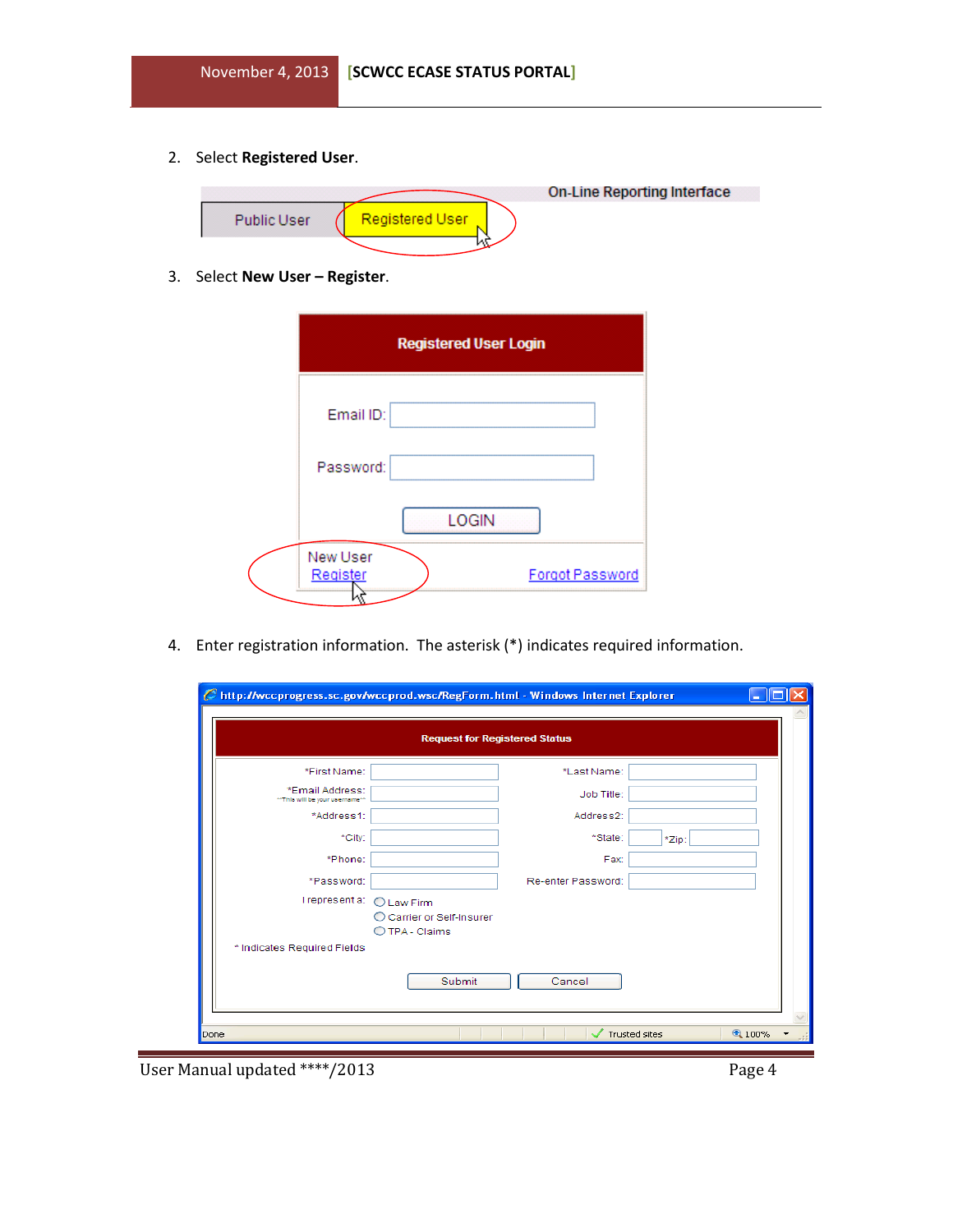The password you select must be at least 6 characters and may contain any combination of letters and numbers. Passwords are case-sensitive. Entering the password twice should prevent typographical errors. If you forget your password, the **Forgot Password** link on the Registered User Login screen will allow you to request a temporary password to be sent to your email.

5. Select user type by choosing **Law Firm**, **Carrier or Self-Insurer,** or **TPA – Claims** and click **SUBMIT**.



### <span id="page-4-0"></span>**Registered User Links – Step 2**

The eCase Status portal requires registered users to be approved by a company representative as well as the Commission. The link process is different based on type of user. Click the link below to skip to instructions for each user type:

**[Law Firm](#page-5-0)**

**[Carrier or Self-Insurer](#page-8-0)**

**TPA – [Claims](#page-10-0)**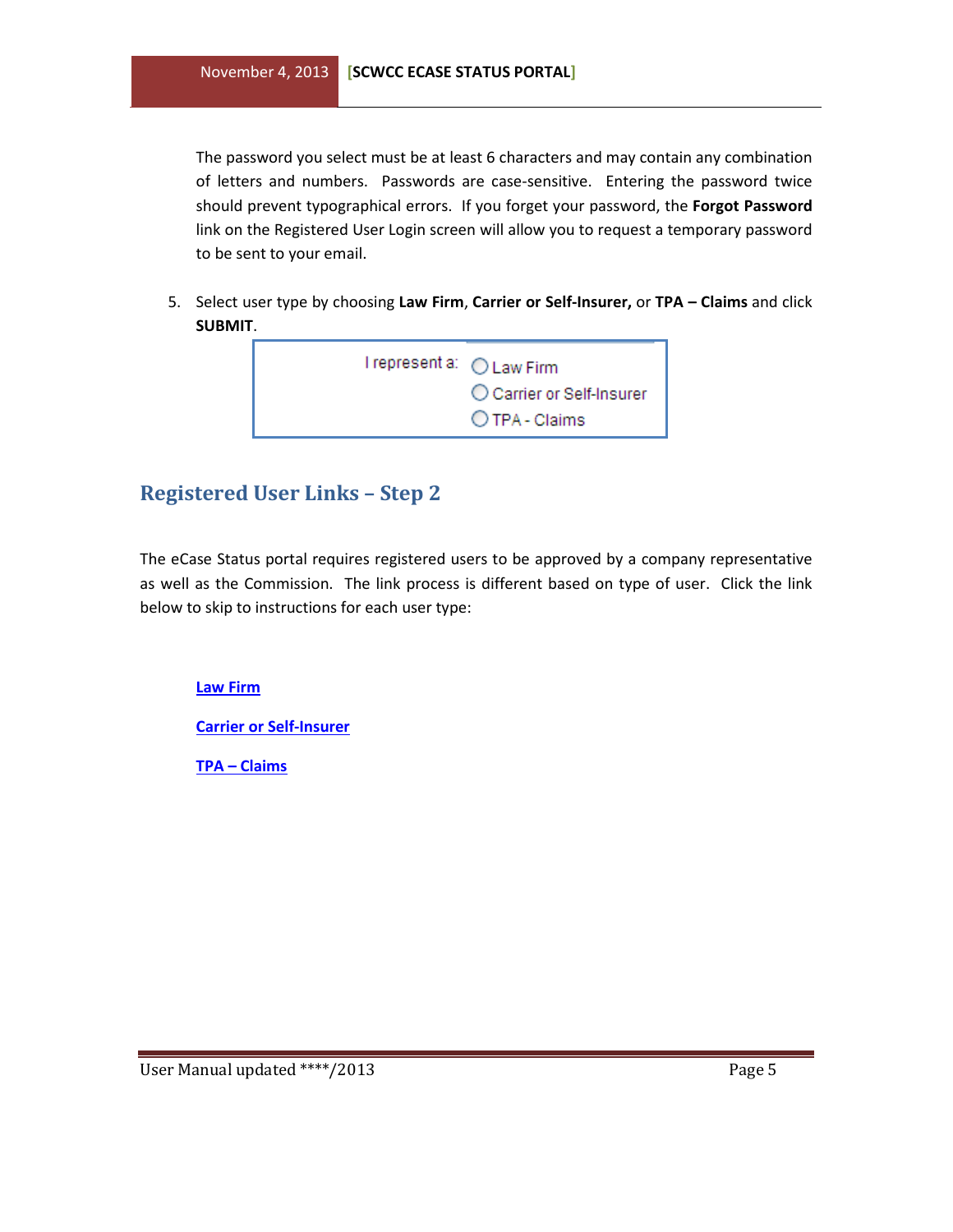#### <span id="page-5-0"></span>**Attorney Users – Linking to SCWCC Attorney Record**

If **Law Firm** is selected, the following screen will be displayed. Enter all or part of the attorney's **last and first name**, **Bar ID**, and **Authorizing Email** address**.** (The Authorizing Email address is that of the attorney to whom you are linking.)

When all information is entered click **SEARCH**. This locates the attorney in our database.

|                  |               |                 | <b>Link to An Attorney</b> |                          |                  |
|------------------|---------------|-----------------|----------------------------|--------------------------|------------------|
| Last Name: attor |               |                 | First Name:                |                          |                  |
| BarlD:           |               |                 | Authorizing Email:         |                          |                  |
|                  | Search<br>Add |                 |                            |                          |                  |
|                  | <b>Firm</b>   | <b>Attorney</b> | BarlD                      | <b>Authorizing Email</b> | <b>Confirmed</b> |
|                  |               |                 |                            |                          |                  |
|                  |               |                 |                            |                          |                  |
|                  |               |                 |                            |                          |                  |
|                  |               |                 |                            |                          |                  |
|                  |               |                 |                            |                          |                  |
|                  |               |                 |                            |                          |                  |
|                  |               |                 |                            |                          |                  |
|                  |               |                 |                            |                          |                  |

A second screen will display a list of attorneys matching your entry. Click the name of the attorney in blue to whom you are linking.

| <b>Last Name:</b>     | <b>First Name:</b> | Firm Name:         |  |  |  |
|-----------------------|--------------------|--------------------|--|--|--|
| Attornev              | Mary               | <b>SC Law Firm</b> |  |  |  |
| 789 Court Street<br>w |                    |                    |  |  |  |
| IlColumbia SC 29202   |                    |                    |  |  |  |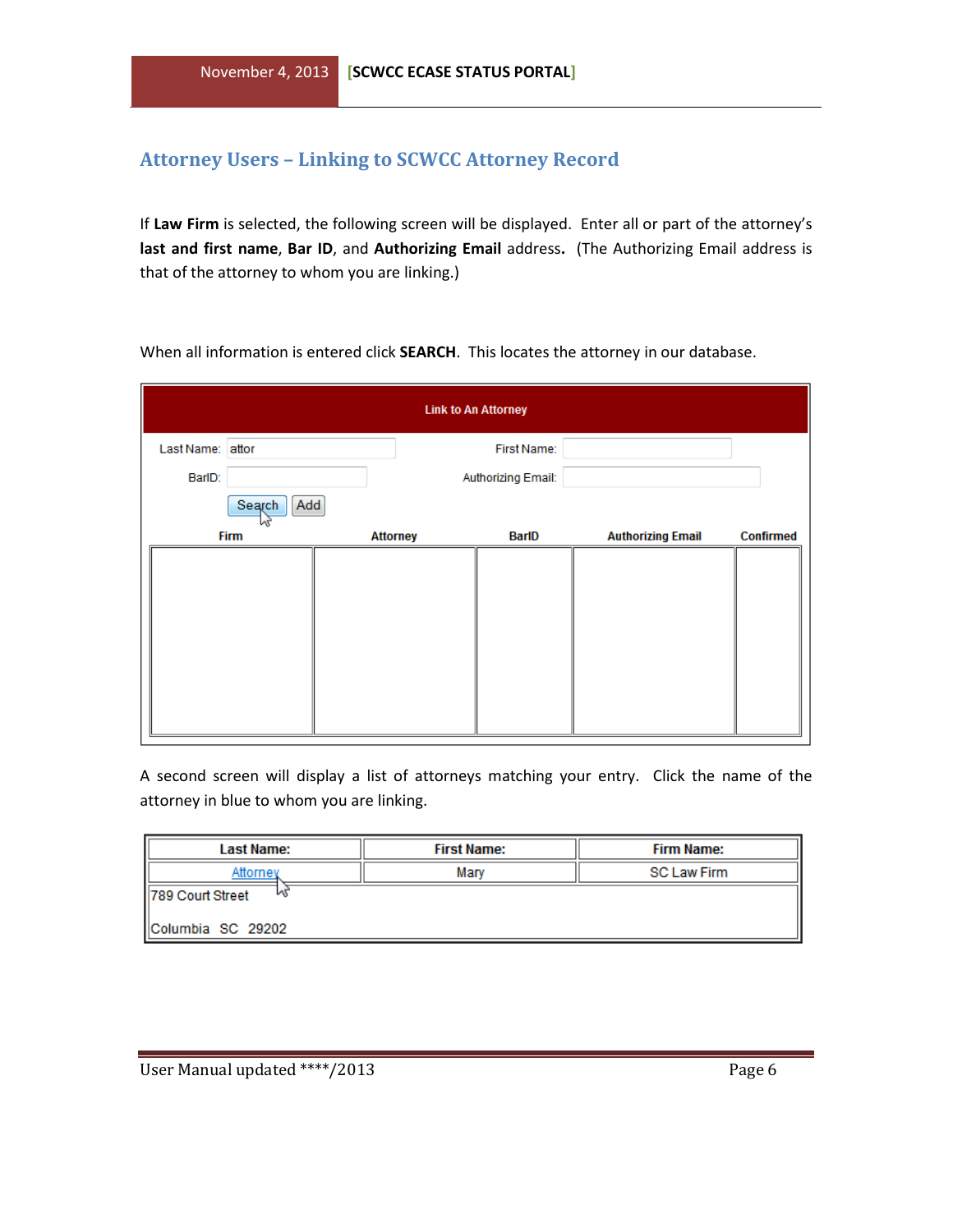#### You will be returned to the previous screen. Click **ADD** to complete your link request.

|                     |               |                 | <b>Link to An Attorney</b> |                                          |                  |
|---------------------|---------------|-----------------|----------------------------|------------------------------------------|------------------|
| Last Name: Attorney |               |                 | First Name: Mary           |                                          |                  |
|                     | BarlD: 12345  |                 |                            | Authorizing Email: Mary@emailaddress.com |                  |
|                     | Search<br>Add |                 |                            |                                          |                  |
|                     | <b>Firm</b>   | <b>Attorney</b> | BarlD                      | <b>Authorizing Email</b>                 | <b>Confirmed</b> |
|                     |               |                 |                            |                                          |                  |
|                     |               |                 |                            |                                          |                  |
|                     |               |                 |                            |                                          |                  |
|                     |               |                 |                            |                                          |                  |
|                     |               |                 |                            |                                          |                  |
|                     |               |                 |                            |                                          |                  |
|                     |               |                 |                            |                                          |                  |

You will see the following message if your link was processed correctly.

| <b>Windows Internet Explorer</b>                                                                                                    |
|-------------------------------------------------------------------------------------------------------------------------------------|
| Your request to link with the attorney is complete. You will be notified by e-mail when the attorney and SCWCC approves the request |
|                                                                                                                                     |

The attorney will receive an email at the **Authorizing Email** address you entered. He or she must reply to that email message to either grant or deny permission. If the attorney is the user registering, the Commission will directly review the registration request with data on file with the Commission.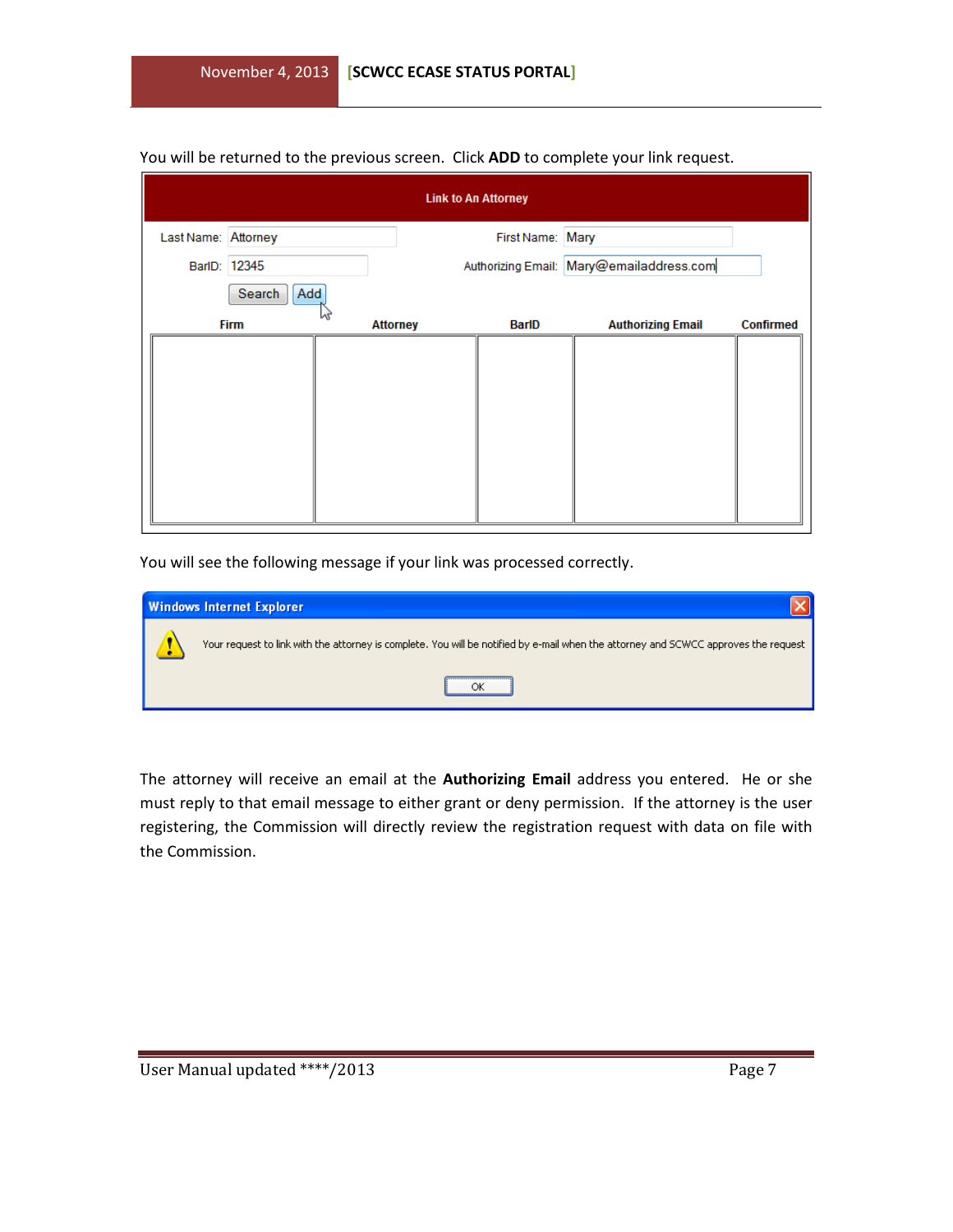Once approved, you will receive an email confirming your approval and the link will show "yes" in the confirmed column.

| <b>Link to An Attorney</b> |                 |                    |                          |                  |
|----------------------------|-----------------|--------------------|--------------------------|------------------|
| Last Name:                 |                 | First Name:        |                          |                  |
| BarlD:                     |                 | Authorizing Email: |                          |                  |
| Search                     | Add             |                    |                          |                  |
| <b>Firm</b>                | <b>Attorney</b> | BarlD              | <b>Authorizing Email</b> | <b>Confirmed</b> |
| <b>SC Law Firm</b>         | Mary C Attorney | 12345              | Mary@emailaddress.com    | <b>Ves</b>       |
|                            |                 |                    |                          |                  |

eCase Status can accommodate a user linking to multiple attorneys. To do this repeat the linking process for each attorney.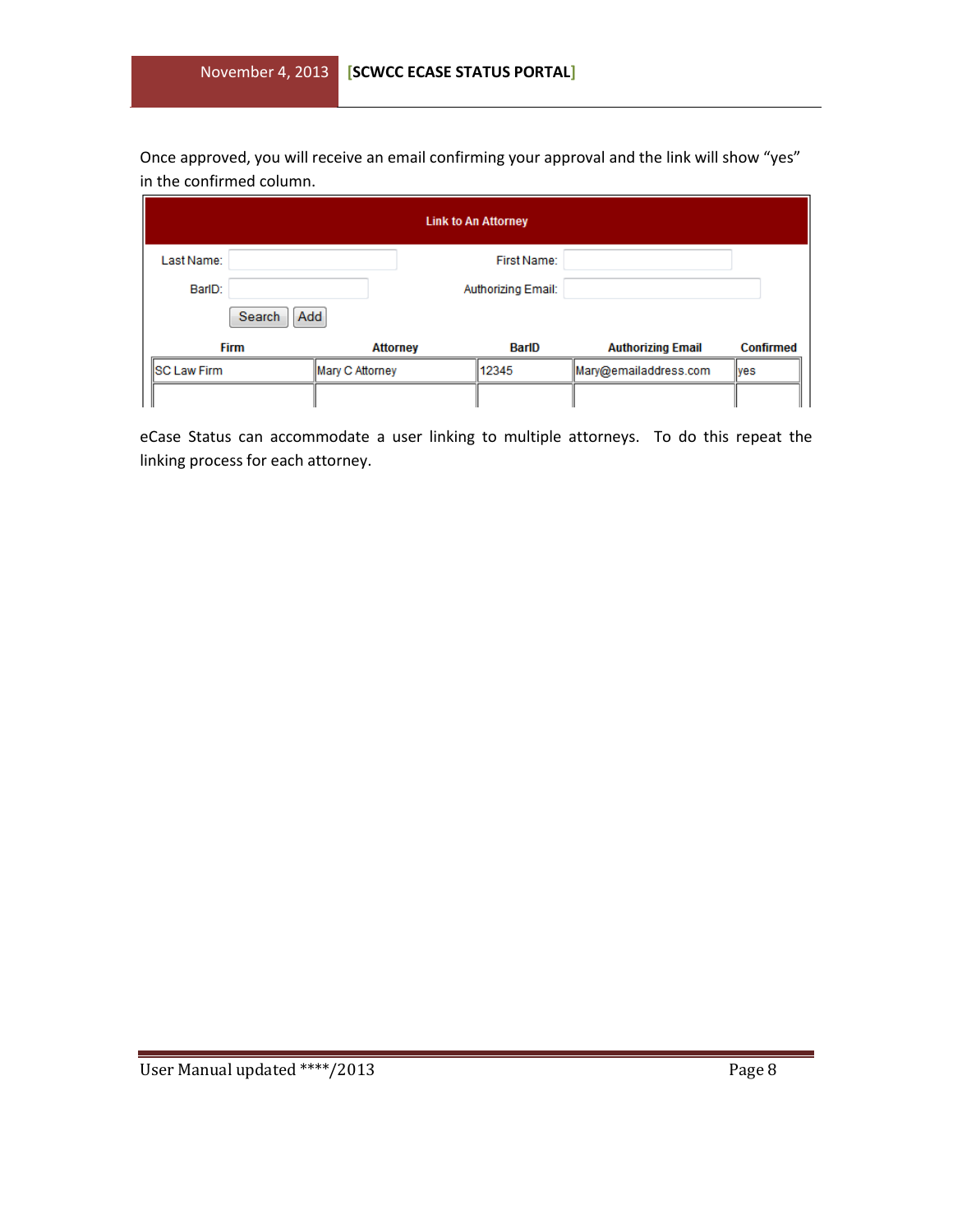#### <span id="page-8-0"></span>**Carrier or Self-Insurer Users – Linking to SCWCC Carrier Record**

If you represent a carrier and need access to ALL claims as the carrier of record, the following process will link you to the carrier record in our database.

If **Carrier or Self-Insurer** is selected, the following screen will be displayed: Enter all or the beginning of the **Carrier Name** and **Authorizing Email** (your manager's email address).

Click **SEARCH.**

| <b>Link to A Carrier</b> |                          |                  |  |  |
|--------------------------|--------------------------|------------------|--|--|
| Carrier Name: abc        |                          |                  |  |  |
| Authorizing Email:       |                          |                  |  |  |
|                          | Add<br>Search            |                  |  |  |
| <b>Carrier Name</b>      | <b>Authorizing Email</b> | <b>Confirmed</b> |  |  |
|                          |                          |                  |  |  |

A second screen will display listing carriers in our database matching your entry. Click the name of the company in blue for which you are handling claims.

|                   | Carrier Name:         |
|-------------------|-----------------------|
|                   | ABC Insurance Company |
| 123 Policy Street |                       |
| New York NY 00111 |                       |

You will be returned to the previous screen. Click **ADD** to complete the link request.

| <b>Link to A Carrier</b> |                                                 |                  |  |  |
|--------------------------|-------------------------------------------------|------------------|--|--|
|                          | Carrier Name: ABC Insurance Company             |                  |  |  |
|                          | Authorizing Email: Claimsmanager@abcinsurance.c |                  |  |  |
|                          | Add<br>Search                                   |                  |  |  |
| <b>Carrier Name</b>      | <b>Authorizing Email</b>                        | <b>Confirmed</b> |  |  |
|                          |                                                 |                  |  |  |

User Manual updated \*\*\*\*/2013 Page 9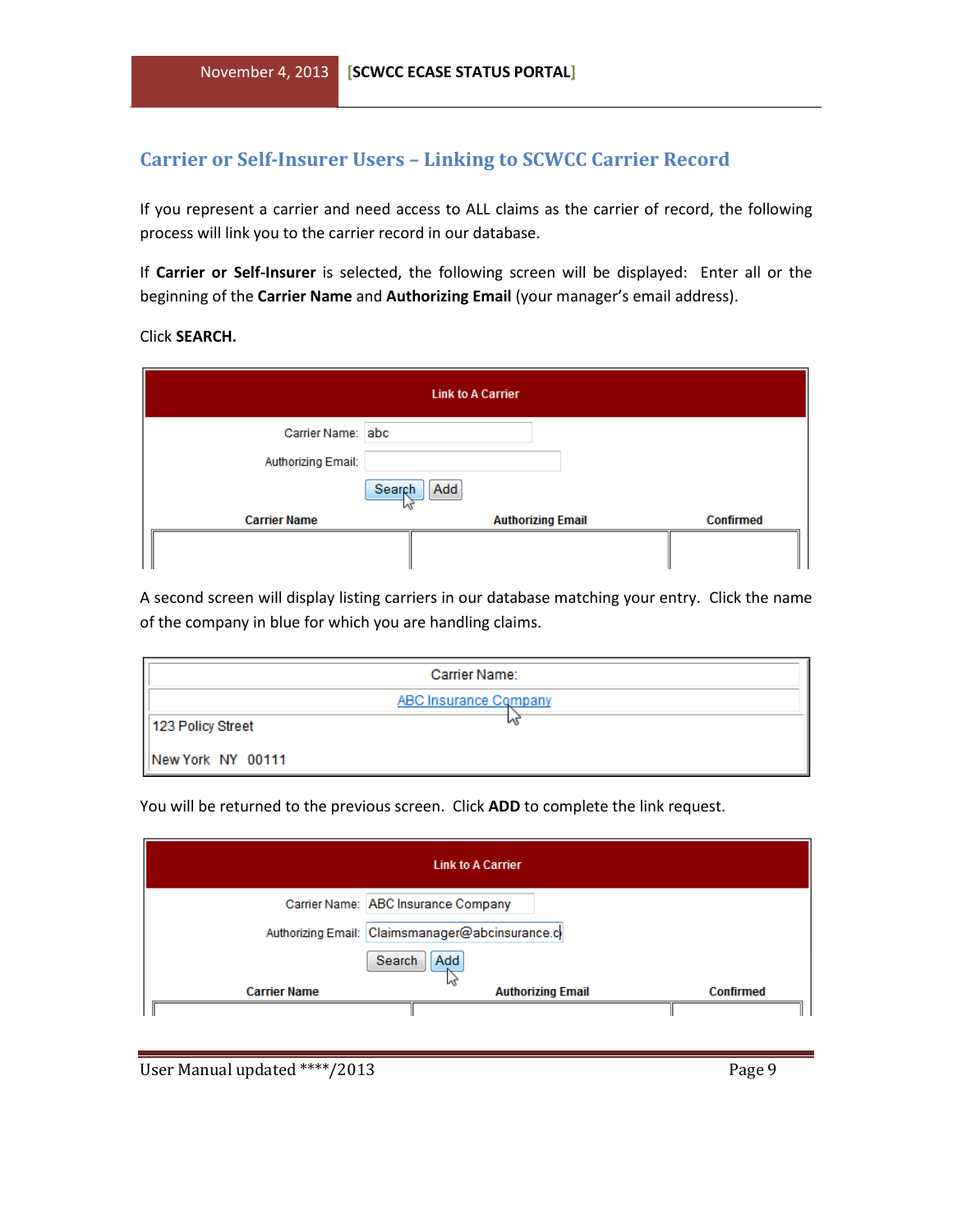You will see the following message if your link was processed correctly.

| <b>Windows Internet Explorer</b>                                                                                                  |  |  |  |  |  |  |
|-----------------------------------------------------------------------------------------------------------------------------------|--|--|--|--|--|--|
| Your request to link with the carrier is complete. You will be notified by e-mail when the carrier and SCWCC approves the request |  |  |  |  |  |  |
|                                                                                                                                   |  |  |  |  |  |  |

An email will be sent to the carrier at the email address you entered. A manager must reply to that message to grant permission to access those cases. The Commission will confirm the carrier's information with data on file. Once approved, you will receive an email confirming your approval and the link will show "yes" in the confirmed column.

| <b>Link to A Carrier</b> |                                |                  |  |  |
|--------------------------|--------------------------------|------------------|--|--|
| Carrier Name:            |                                |                  |  |  |
| Authorizing Email:       |                                |                  |  |  |
| Search                   | Add                            |                  |  |  |
| <b>Carrier Name</b>      | <b>Authorizing Email</b>       | <b>Confirmed</b> |  |  |
| ABC Insurance Company    | Claimsmanager@abcinsurance.com | <b>lves</b>      |  |  |
|                          |                                |                  |  |  |

eCase Status can accommodate a user linking to multiple carriers. To do this repeat the linking process for each carrier.

#### <span id="page-9-0"></span>**Carrier User – Register TPA Company**

An approved Carrier user may Register their TPA company information to enable linking to individual claims on a TPA basis. This feature applies if a user has a need to review case information for claims not associated with one of their approved Carrier links.

To Register a TPA Company, click 'Link to Register TPA Company'

| Logged In As: aunderhill@wcc.sc.gov |
|-------------------------------------|
| Change Password Logout              |
| <b>Link To Carrier</b>              |
| Link To Register TPA Company        |
|                                     |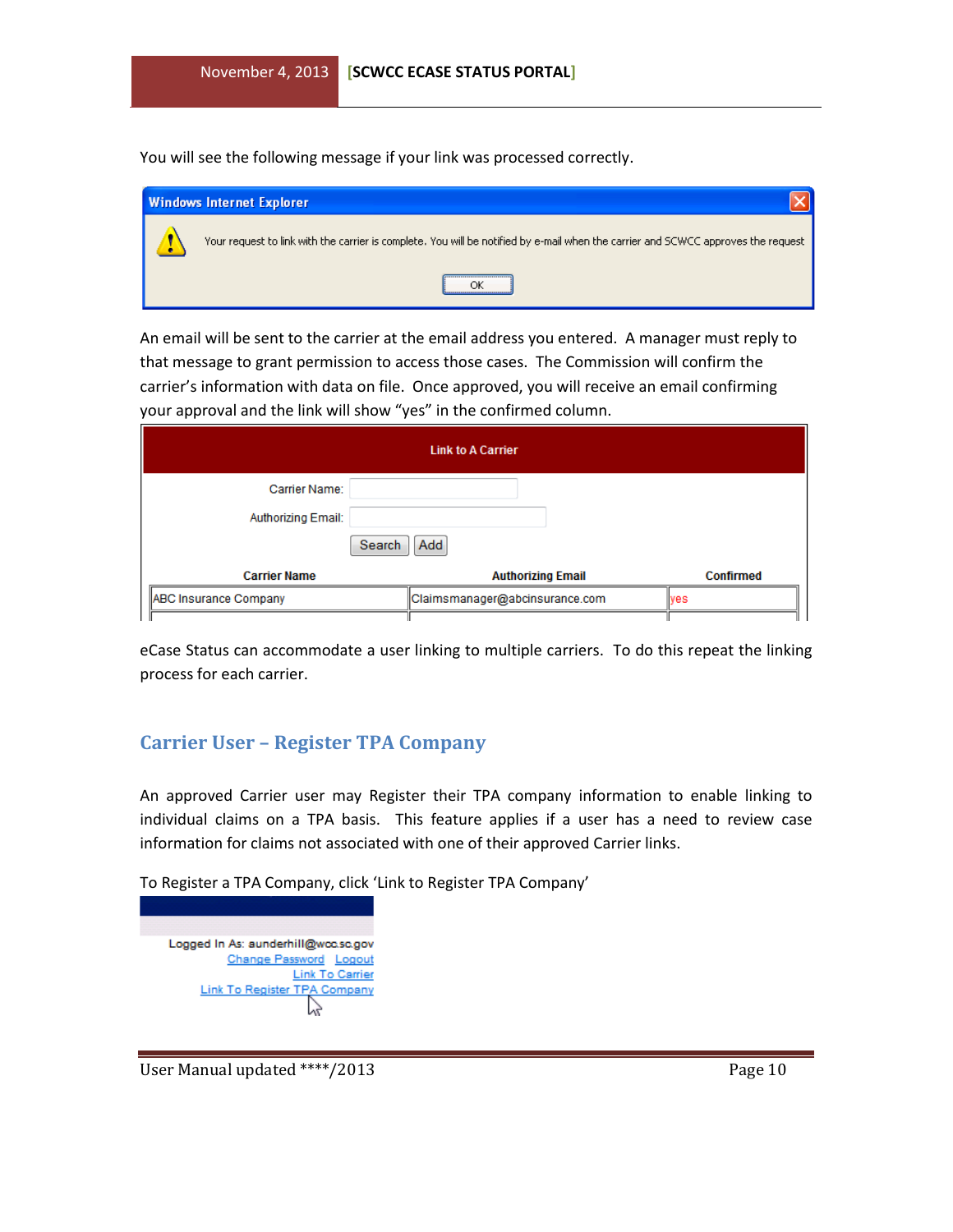Enter Company Name, Address, Phone and FEIN information and click **Submit.**

|                                                  | TPA Company Details |      |  |
|--------------------------------------------------|---------------------|------|--|
| Company:                                         |                     |      |  |
| Address1:                                        | Address2:           |      |  |
| City:                                            | State:              | Zip: |  |
| Phone:                                           | FEIN:               |      |  |
| Is This FEIN User for EDI Claims Reporting:<br>F |                     |      |  |
|                                                  |                     |      |  |

If information is accepted, a 'Link to a Case' screen will open. The user may now link to individual claims as outlined in the "TPA Link to Case" section on page 13.

#### <span id="page-10-0"></span>**TPA Users**

Ι.

A TPA user is one who handles claim administration for multiple underwriting companies, which are otherwise unrelated.

If **TPA – Claims** is selected, the Registration screen will expand as shown below: enter required information that is marked with an asterisk (\*).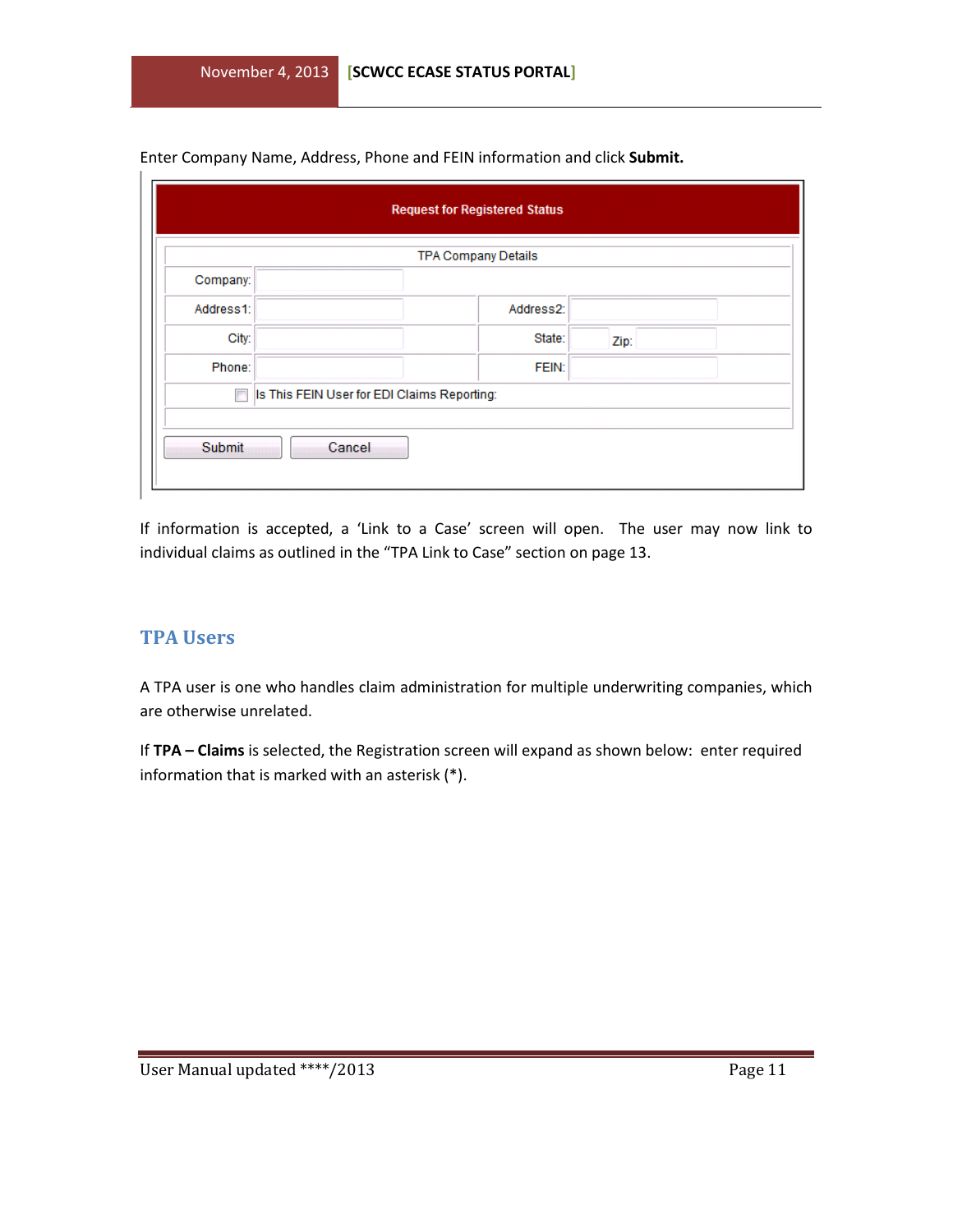| <b>Request for Registered Status</b> |                                             |  |                                     |                     |  |                   |            |  |
|--------------------------------------|---------------------------------------------|--|-------------------------------------|---------------------|--|-------------------|------------|--|
| First Name: Amanda                   |                                             |  | Last Name: Adjuster                 |                     |  |                   |            |  |
| "This will be your username"         | Email Address:<br>adjuster@abcinsurance     |  | <b>Job Title:</b>                   |                     |  |                   |            |  |
|                                      | Address1: P O Box 12345                     |  | Address2:                           |                     |  |                   |            |  |
|                                      | City: Columbia                              |  |                                     | State: SC           |  |                   | Zip: 29202 |  |
|                                      | Phone: 803-123-4567                         |  |                                     |                     |  | Fax: 803-123-4567 |            |  |
|                                      | Password: 0000000                           |  | Re-enter Password: 0000000          |                     |  |                   |            |  |
|                                      | Carrier or Self-Insurer<br>TPA - Claims     |  |                                     |                     |  |                   |            |  |
|                                      |                                             |  | <b>TPA User Details</b>             |                     |  |                   |            |  |
| Company: SCWCC                       |                                             |  |                                     |                     |  |                   |            |  |
|                                      | Address Same as User:                       |  | $\overline{\mathcal{J}}$            | Phone Same as User: |  |                   |            |  |
|                                      | Address1: P O Box 12345                     |  | Address2:                           |                     |  |                   |            |  |
|                                      | City: Columbia                              |  | State:                              | <b>SC</b>           |  | Zip: 29202        |            |  |
|                                      | Phone: 803-123-4567                         |  | FEIN: 123456789                     |                     |  |                   |            |  |
|                                      | Is This FEIN User for EDI Claims Reporting: |  |                                     |                     |  |                   |            |  |
|                                      | Manager Name: John Manager                  |  | Manager Email: John.Manager@abcinsr |                     |  |                   |            |  |
| Cancel<br><b>Submit</b>              |                                             |  |                                     |                     |  |                   |            |  |

The following message displays when the registration process is completed successfully.

| <b>Windows Internet Explorer</b>                                                                                                                   |
|----------------------------------------------------------------------------------------------------------------------------------------------------|
| Your registration request is complete. You will be notified by e-mail when SCWCC approves the request. After that, you can setup links to case(s). |
|                                                                                                                                                    |

A request for authorization is sent to the **Manager email**. A manager must reply to the email to approve the user's access to eCase data. The Commission will review manager responses and

| User Manual updated ****/2013 |  | Page 12 |
|-------------------------------|--|---------|
|-------------------------------|--|---------|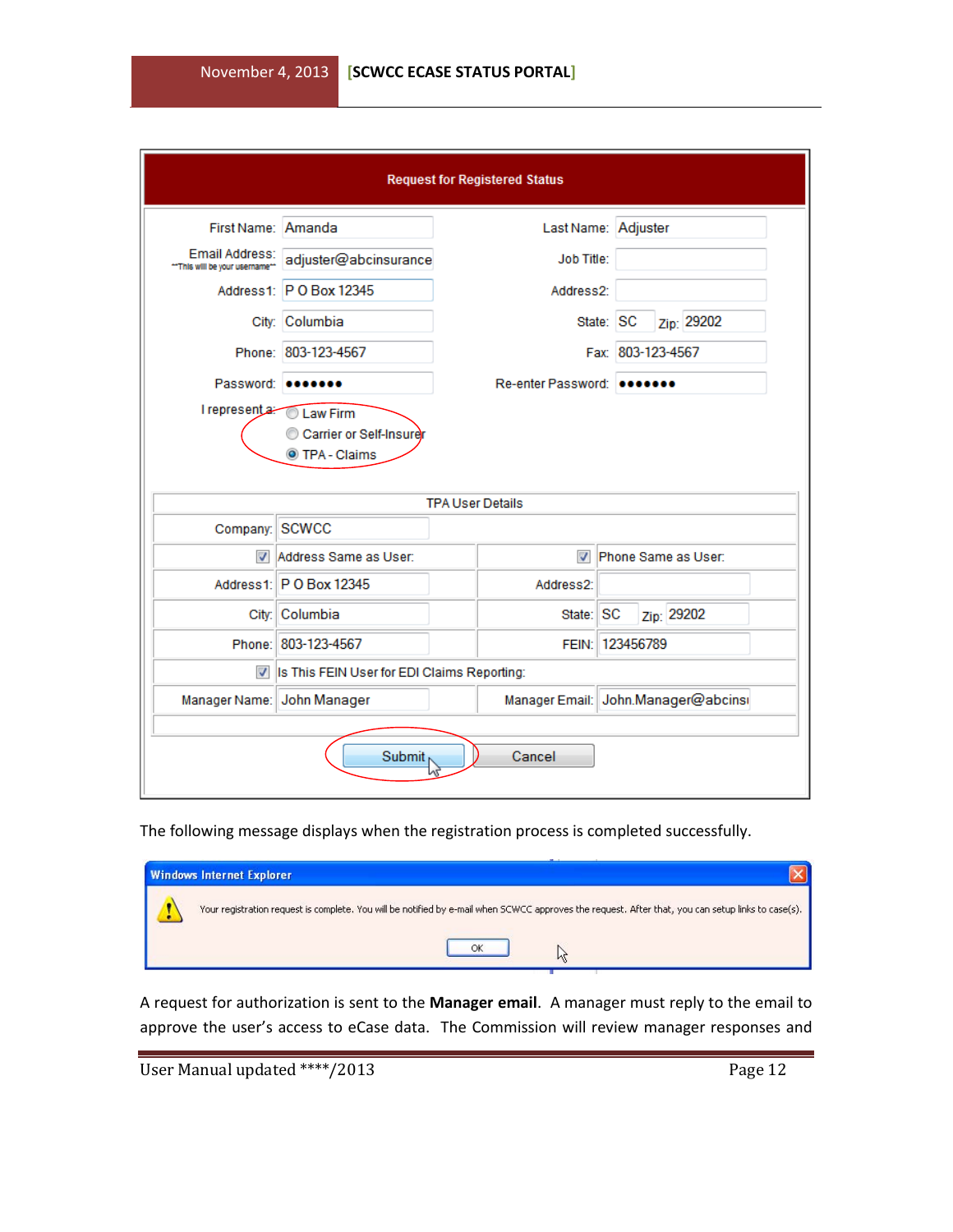confirm user registration requests. The user will receive an email when access is granted. Then the user will be able to set up links to SCWCC cases as described in the TPA Link to Case section below.

#### <span id="page-12-0"></span>**TPA Link to Case**

TPA Users' access to claim information will be driven by links to individual cases in the SCWCC database. After registration is approved, you may link to SCWCC case data as described in this section:

- 1. Log into eCase from the SCWCC website.
	- a. Go to [www.wcc.sc.gov.](http://www.wcc.sc.gov/) Select the **eCase Status** link. The following screen will be displayed.

|                                                     | PO Box 1715 | 1333 Main Street, Suite 500                                                      | Columbia, SC 29202-1715            | 803-737-5700                              |  |
|-----------------------------------------------------|-------------|----------------------------------------------------------------------------------|------------------------------------|-------------------------------------------|--|
|                                                     |             | South Carolina<br>Workers' Compensation Commission                               |                                    |                                           |  |
|                                                     |             |                                                                                  | <b>On-Line Reporting Interface</b> |                                           |  |
| <b>Registered User</b><br><b>Public User</b>        |             |                                                                                  |                                    |                                           |  |
|                                                     |             |                                                                                  |                                    |                                           |  |
|                                                     |             |                                                                                  | <b>Publicly Available Reports</b>  |                                           |  |
| <b>Name</b><br><b>Agency Case Listing - Appeals</b> |             | <b>Description</b><br>Listing of appealed cases based on user defined parameters | <b>Last Modified</b><br>03/02/09   | <b>Moderator</b><br>aunderhill@wcc.sc.gov |  |
|                                                     |             |                                                                                  |                                    |                                           |  |

2. Select **Registered User**.

|             |                 | On-Line Reporting Interface |
|-------------|-----------------|-----------------------------|
| Public User | Registered User |                             |
|             |                 |                             |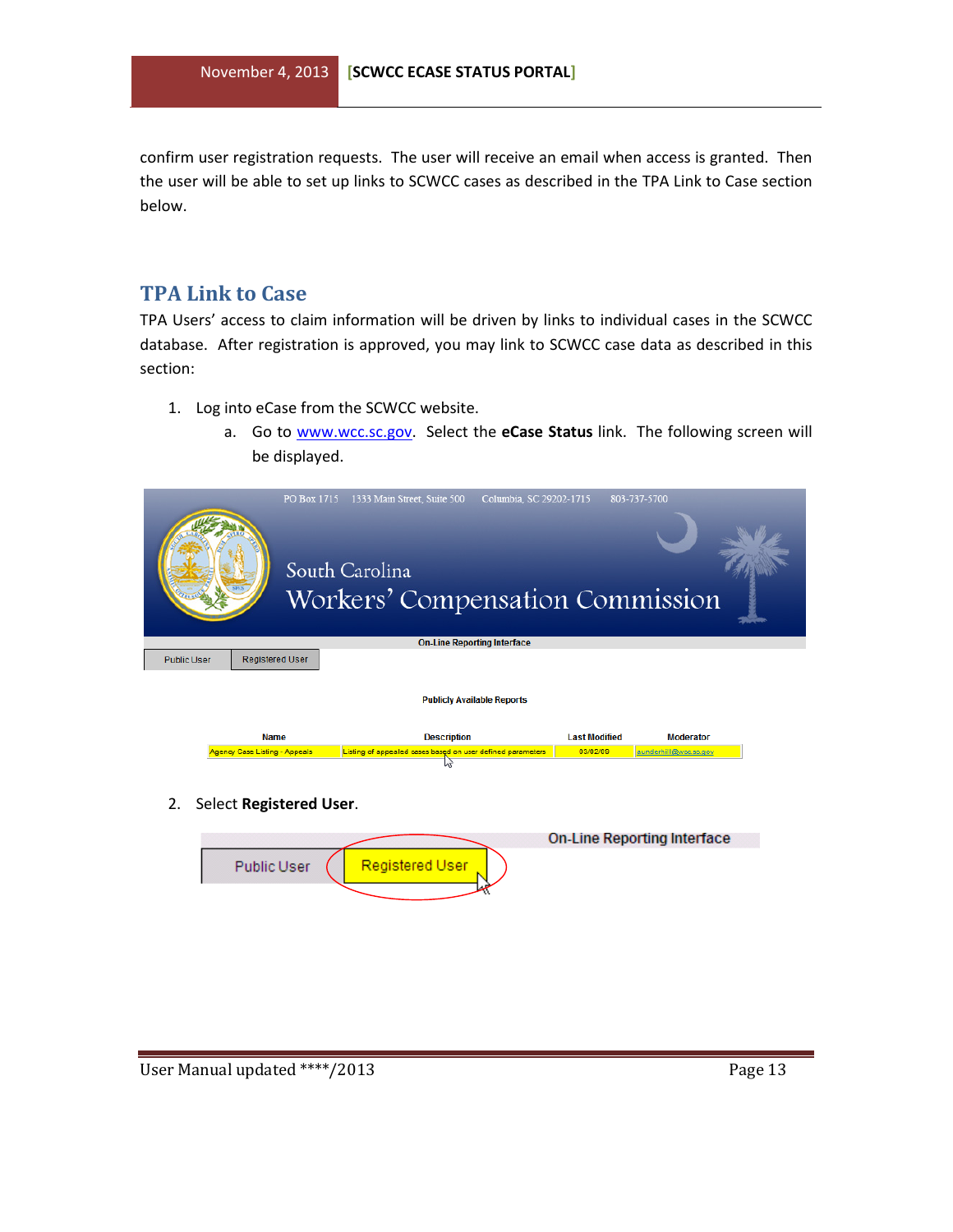3. Enter **Email ID** and **Password**. Click **Login**.

|                      | <b>Registered User Login</b> |                 |  |
|----------------------|------------------------------|-----------------|--|
| Email ID:            |                              |                 |  |
| Password:            |                              |                 |  |
|                      | LOGIN                        |                 |  |
| New User<br>Register |                              | Forgot Password |  |

4. Click **Link to Case** on right side of the On-Line Reporting interface screen.

|        | <b>On-Line Reporting Interface</b>                         |                      |                                                                               |  |
|--------|------------------------------------------------------------|----------------------|-------------------------------------------------------------------------------|--|
|        | Registered User                                            |                      | Logged In As: aunderhill@wcc.sc.gov<br>Change Password Logout<br>Link To Case |  |
|        | <b>Registered User Reports</b>                             |                      |                                                                               |  |
|        | Description                                                | <b>Last Modified</b> | Moderator                                                                     |  |
| stered | Schedule listing of cases based on user defined parameters | 03/02/09             | dearles@cio.sc.gov                                                            |  |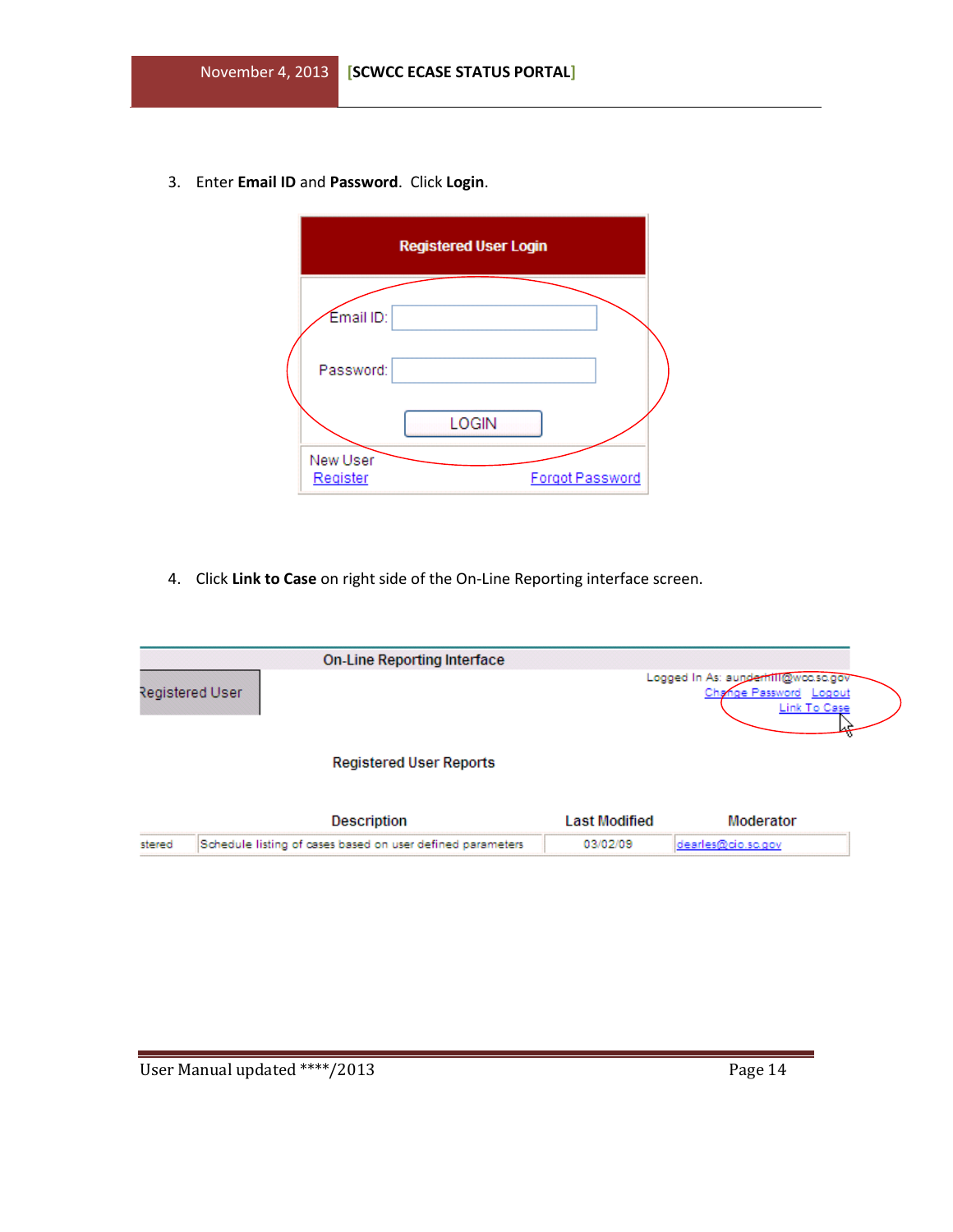5. Enter the **Carrier File #** (Claim Admin Claim Number as reported by EDI) and **WCC #**. If the WCC # is unknown, enter the **Date of Injury** and Claimant's **SSN**. Click **Add**.

| <b>Link to A Case</b>                                                                    |      |                        |                              |  |  |
|------------------------------------------------------------------------------------------|------|------------------------|------------------------------|--|--|
| * Indicates Required Fields. Date of Injury and SSN are required if WCC# is not entered. |      |                        |                              |  |  |
| * Carrier File #:<br>Date of Injury:                                                     |      | WCC#<br>SSN:           |                              |  |  |
|                                                                                          |      | Add                    |                              |  |  |
|                                                                                          |      | Currently Linked Cases |                              |  |  |
| Carrier File #                                                                           | WCC# | <b>Case Details</b>    | <b>Unlink</b><br>Date Injury |  |  |

6. Currently linked cases appear in the table sorted by Carrier File Number. All linked cases will be listed here for each user. If a case link is no longer needed, click "Unlink" to remove from user.

|                |         | <b>Currently Linked Cases</b>           |             |               |
|----------------|---------|-----------------------------------------|-------------|---------------|
| Carrier File # | WCC#    | <b>Case Details</b>                     | Date Injury | <b>Unlink</b> |
| 0abc1234567    | 1001545 | Donald Duck vs. ABC Distributors, LLC   | 07/11/2010  | Unlink        |
| 1ABC1234567    | 1019345 | Roger Rabbitt vs. ABC Distributors, LLC | 07/10/2010  | Unlink        |
| 6ABC1234567    | 1003656 | Tweety Bird vs. ABC Distributors, LLC   | 04/20/2010  | Unlink        |

Clicking the Blue WCC# will retrieve status information for the selected claim. Clicking the blue column headings will re-sort linked cases accordingly.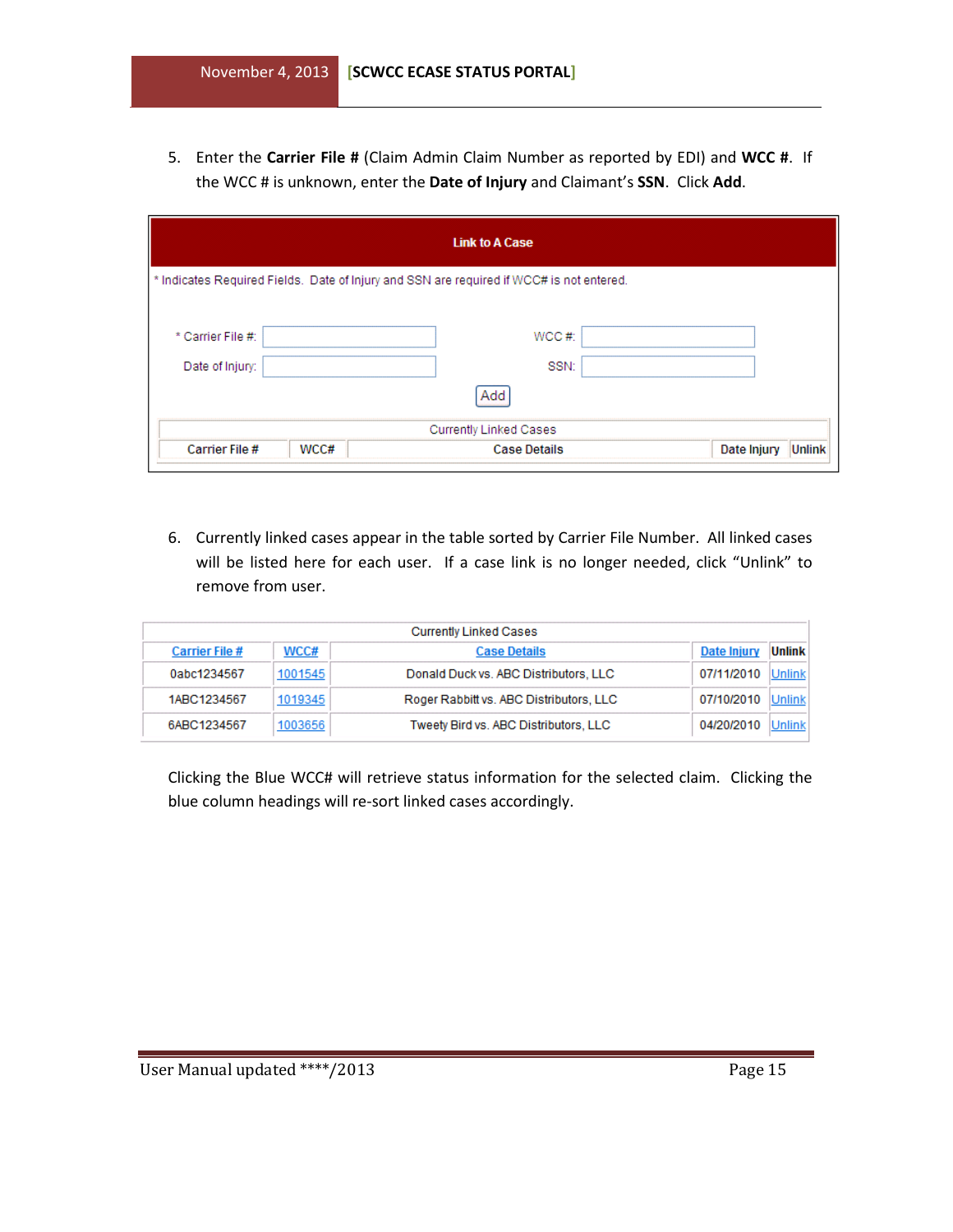## <span id="page-15-0"></span>**eCase Reports**

eCase presents claim information to registered users by a reporting interface with four search parameters: hearing date range, WCC#, SSN and status group. A search for a hearing date range will display the following information:

| Monday 12/13/10                                                                                                                                         |                                     |       |                                                    |                                         |                                        |                          |
|---------------------------------------------------------------------------------------------------------------------------------------------------------|-------------------------------------|-------|----------------------------------------------------|-----------------------------------------|----------------------------------------|--------------------------|
| Commissioner: Derrick L. Williams<br>RICHLAND<br>SC Workers' Compensation Commission, 1333 Main Street, Suite 500, Hearing Room A<br>Columbia, SC 29202 |                                     |       |                                                    |                                         |                                        |                          |
| <b>Time</b>                                                                                                                                             | <b>Type</b>                         | WCC#  | Caption                                            | <b>Attorney for</b><br><b>Defendant</b> | <b>Attorney for</b><br><b>Claimant</b> | <b>Status</b>            |
| Time                                                                                                                                                    | Hearing,<br>Conference<br>or Appeal | WCC # | <b>Employee Name</b><br>v.<br><b>Employer Name</b> | <b>Attorney Name</b>                    | <b>Attorney Name</b>                   | Current<br><b>Status</b> |
|                                                                                                                                                         |                                     |       |                                                    |                                         |                                        |                          |
|                                                                                                                                                         |                                     |       |                                                    |                                         |                                        |                          |

Searches on WCC#, SSN or Status Group will display the following claim information: If the case is scheduled before the Commission, the date, time and location of the pending action will also be displayed in the status column.

| WCC#                                       | Caption                                  | <b>DOI</b>           | <b>Carrier</b>                                                                            | <b>Attorney for</b><br><b>Defendant</b>                                                           | <b>Attorney for</b><br>Claimant                                                                   | <b>Status</b>                                                                              |
|--------------------------------------------|------------------------------------------|----------------------|-------------------------------------------------------------------------------------------|---------------------------------------------------------------------------------------------------|---------------------------------------------------------------------------------------------------|--------------------------------------------------------------------------------------------|
| <b>WCC</b><br>File No.<br>(Hyper-<br>link) | Employee Name v.<br><b>Employer Name</b> | Date<br>οf<br>Injury | Carrier Name<br><b>Mailing Address</b><br><b>Phone Number</b><br><b>Email for Service</b> | <b>Attorney Name</b><br><b>Mailing Address</b><br><b>Phone Number</b><br><b>Email for Service</b> | <b>Attorney Name</b><br><b>Mailing Address</b><br><b>Phone Number</b><br><b>Email for Service</b> | Scheduling<br>Information, if<br>any<br><b>Most Recent</b><br><b>Status</b><br>Information |
|                                            |                                          |                      |                                                                                           |                                                                                                   |                                                                                                   |                                                                                            |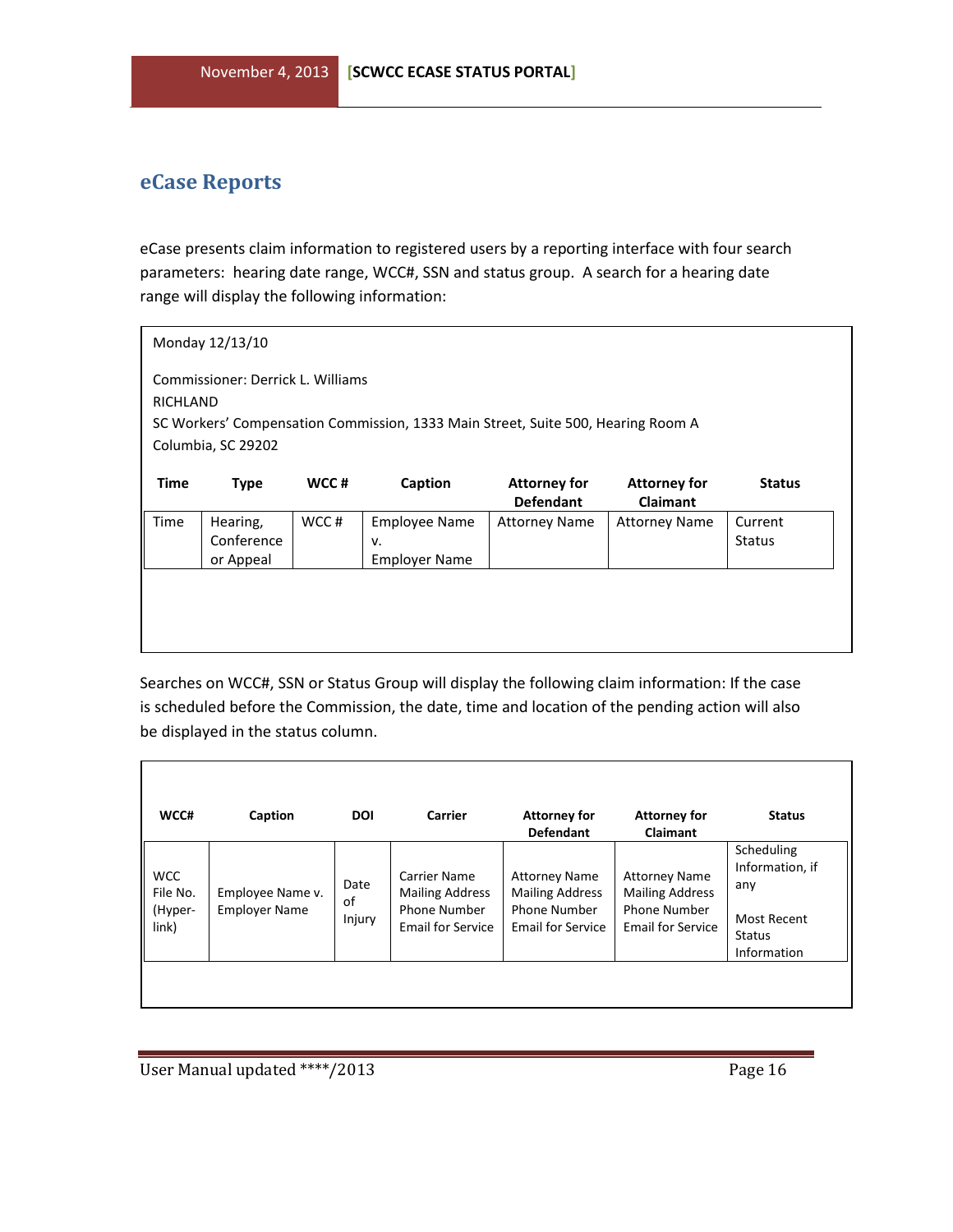WCC Case Number is a hyperlink to open complete status history for the SCWCC claim. The more detailed screen has Contact buttons available to appeal a fine or ask a question: (shown below)

|                        |                                          |                      |                                                                                           | Appeal a Fine                                                                              |                                                                                                   | Ask a Question                                                                      |
|------------------------|------------------------------------------|----------------------|-------------------------------------------------------------------------------------------|--------------------------------------------------------------------------------------------|---------------------------------------------------------------------------------------------------|-------------------------------------------------------------------------------------|
| WCC#                   | Caption                                  | <b>DOI</b>           | Carrier                                                                                   | <b>Attorney for</b><br><b>Defendant</b>                                                    | <b>Attorney for</b><br>Claimant                                                                   | <b>Status</b>                                                                       |
| <b>WCC</b><br>File No. | Employee Name v.<br><b>Employer Name</b> | Date<br>of<br>Injury | <b>Carrier Name</b><br><b>Mailing Address</b><br>Phone Number<br><b>Email for Service</b> | <b>Attorney Name</b><br><b>Mailing Address</b><br>Phone Number<br><b>Email for Service</b> | <b>Attorney Name</b><br><b>Mailing Address</b><br><b>Phone Number</b><br><b>Email for Service</b> | Scheduling<br>Information, if<br>any<br><b>Most Recent</b><br>Status<br>Information |
|                        |                                          |                      |                                                                                           |                                                                                            |                                                                                                   |                                                                                     |

#### <span id="page-16-0"></span>**Instructions to run an eCase Report:**

1. Log in as a Registered User. (Go to [www.wcc.sc.gov,](http://www.wcc.sc.gov/) click eCase Status link on the home page.) Select **Registered User** box.



User Manual updated \*\*\*\*/2013 Page 17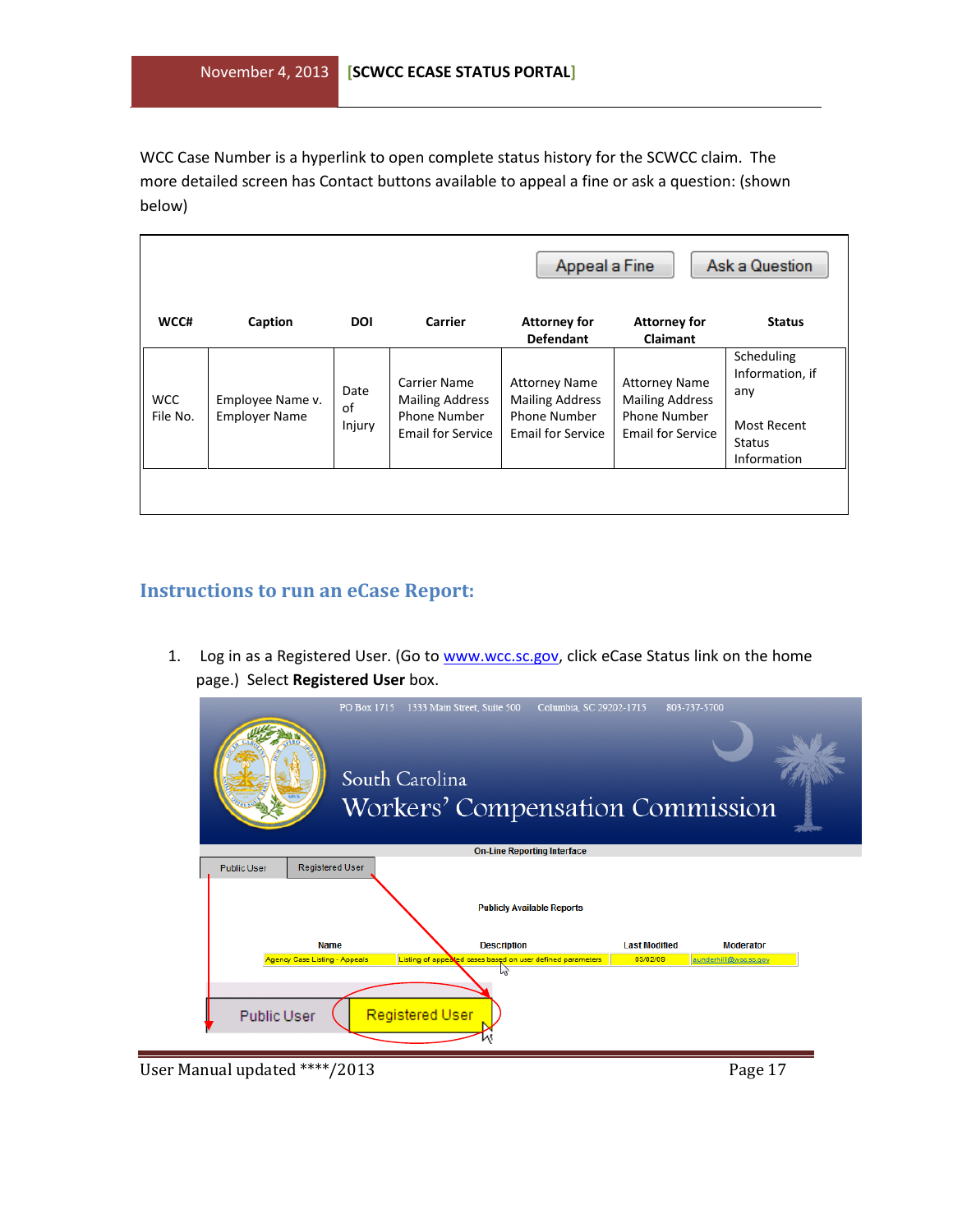2. Log in with your Email ID and password created at registration.

|                      | <b>Registered User Login</b> |                 |
|----------------------|------------------------------|-----------------|
| Email ID:            |                              |                 |
| Password:            |                              |                 |
|                      | <b>LOGIN</b>                 |                 |
| New User<br>Register |                              | Forgot Password |

3. Click Case Schedule Listing – Registered.

|                                            |                 | <b>On-Line Reporting Interface</b>                                               |                                  |                                                                          |
|--------------------------------------------|-----------------|----------------------------------------------------------------------------------|----------------------------------|--------------------------------------------------------------------------|
| Public User                                | Registered User |                                                                                  |                                  | Logged In As: ecase@wcc.sc.gov<br>Change Password Logout<br>Link To Case |
|                                            |                 | <b>Registered User Reports</b>                                                   |                                  |                                                                          |
| Name<br>Osse Schedule Listing - Registered |                 | <b>Description</b><br>Schedule listing of cases based on user defined parameters | <b>Last Modified</b><br>03/02/09 | Moderator<br>dearles@cio.so.gov                                          |
|                                            | и۲              |                                                                                  |                                  |                                                                          |

4. Select Search Option: Search parameter fields will be enabled based on your selection.

| Select Option:           | WCC#                                                                                                   |
|--------------------------|--------------------------------------------------------------------------------------------------------|
| $WCC \#$ :               | WCC#<br><b>SSN</b><br>N.<br>Hearing Date Range                                                         |
| Date Range:              | Status Group                                                                                           |
| Status Group:            | $\sim$                                                                                                 |
|                          | Submit<br>Cancel                                                                                       |
| Compensation Commission. | This information is subject to change and is not to be considered Official Notice from the SC Workers' |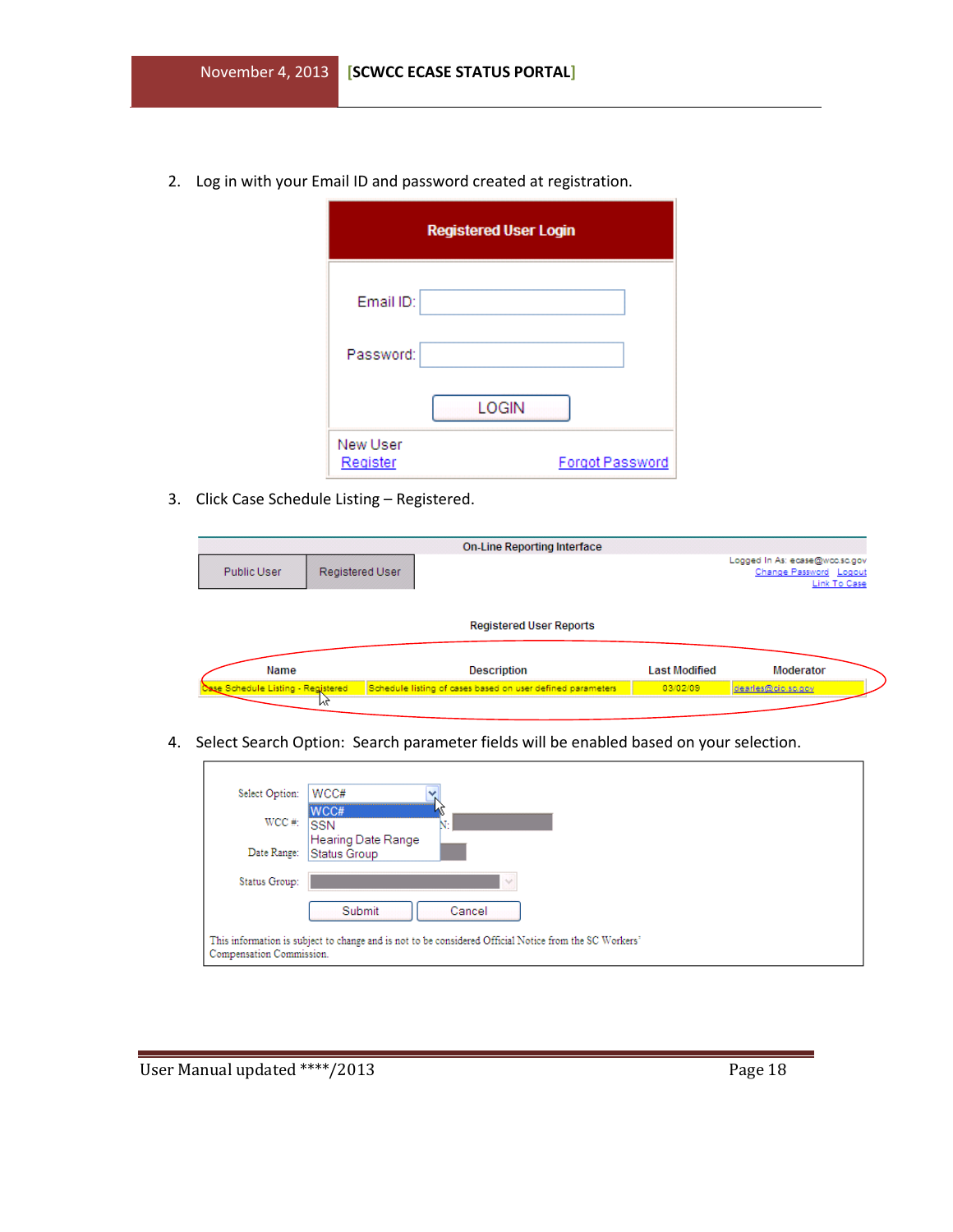5. Enter Search Criteria.

| Select Option:           | WCC#<br>₩                                                                                              |
|--------------------------|--------------------------------------------------------------------------------------------------------|
| $WCC \#$ :               | 0611300<br>SSN:                                                                                        |
| Date Range:              |                                                                                                        |
| Status Group:            | v                                                                                                      |
|                          | Submit<br>Cancel                                                                                       |
| Compensation Commission. | This information is subject to change and is not to be considered Official Notice from the SC Workers' |

6. Results will display if link to case exists.

| WCC#    | Caption                          | <b>DOI</b> | Carrier                                                                                           | <b>Attorney for</b><br><b>Defendant</b>                                                 | <b>Attorney for</b><br>Claimant                                                              | <b>Status</b>                                                                                                                                                                                                                                                                                                                          |
|---------|----------------------------------|------------|---------------------------------------------------------------------------------------------------|-----------------------------------------------------------------------------------------|----------------------------------------------------------------------------------------------|----------------------------------------------------------------------------------------------------------------------------------------------------------------------------------------------------------------------------------------------------------------------------------------------------------------------------------------|
| 0611300 | Roger Rabbitt v. ABC<br>Employer | 1/16/2006  | ABC Insurance Co.<br>123 Policy Street<br>New York, NY 00111<br>800-123-4567<br>email@carrier.cco | John Attorney<br>456 Law Lane<br>Columbia, SC 29202<br>803-555-1234<br>attorney@law.com | Mary Attorney<br>789 Court Street<br>Columbia, SC 29202<br>803-555-7894<br>mary@attorney.com | <b>Hearing Scheduled</b><br>12/31/2010, 10:00 AM at<br>SCWCC, 1333 Main Street,<br>Hearing Room A, Forms<br>50/51-Admitted before<br>Comm. Williams<br>12/17/2010 Notice Printed<br>12/17/2010 Scheduled for<br><b>Hearing</b><br>10/1/2010 Form 50 Hearing<br>Requested<br>9/1/2010 Form 20 Received<br>7/16/2010 Form 18<br>Received |

7. Click WCC# Hyperlink to display expanded Status History to show entire history of SCWCC's case file.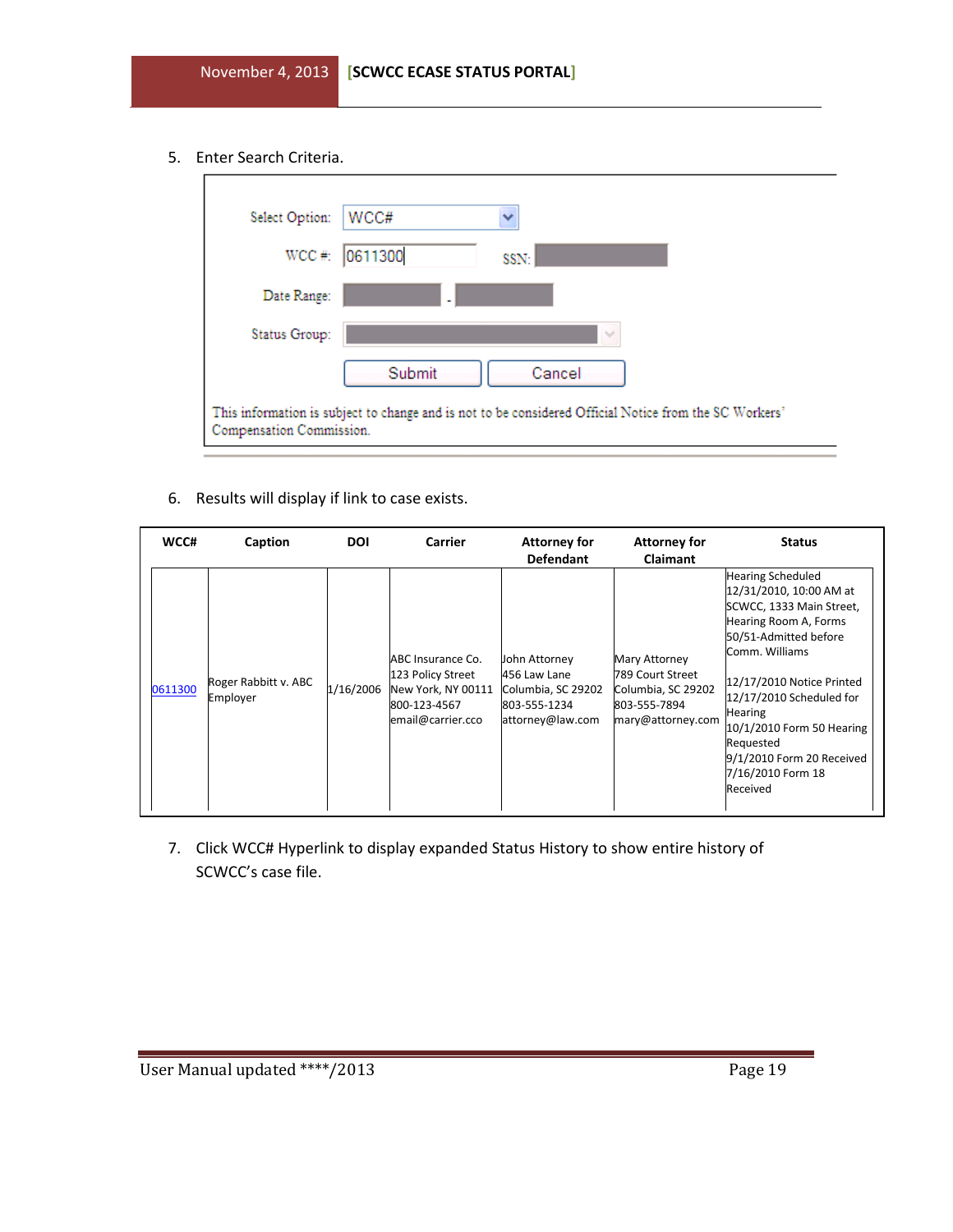|         |                                  |            |                                                                                                   |                                                                                         | Appeal a Fine                                                                                       | Ask a Question                                                                                                                                                                                                                                                                                                                                                                                                                                                                                           |
|---------|----------------------------------|------------|---------------------------------------------------------------------------------------------------|-----------------------------------------------------------------------------------------|-----------------------------------------------------------------------------------------------------|----------------------------------------------------------------------------------------------------------------------------------------------------------------------------------------------------------------------------------------------------------------------------------------------------------------------------------------------------------------------------------------------------------------------------------------------------------------------------------------------------------|
| WCC#    | Caption                          | <b>DOI</b> | Carrier                                                                                           | <b>Attorney for</b><br><b>Defendant</b>                                                 | <b>Attorney for</b><br><b>Claimant</b>                                                              | <b>Status</b>                                                                                                                                                                                                                                                                                                                                                                                                                                                                                            |
| 0611300 | Roger Rabbitt v. ABC<br>Employer | 1/16/2006  | ABC Insurance Co.<br>123 Policy Street<br>New York, NY 00111<br>800-123-4567<br>email@carrier.cco | John Attorney<br>456 Law Lane<br>Columbia, SC 29202<br>803-555-1234<br>attorney@law.com | <b>Mary Attorney</b><br>789 Court Street<br>Columbia, SC 29202<br>803-555-7894<br>mary@attorney.com | <b>Hearing Scheduled</b><br>12/31/2010, 10:00 AM at<br>SCWCC, 1333 Main Street,<br>Hearing Room A, Forms<br>50/51-Admitted before<br>Comm. Williams<br>12/17/2010 Notice Printed<br>12/17/2010 Scheduled for<br><b>Hearing</b><br>10/1/2010 Form 50 Hearing<br>Requested<br>9/1/2010 Form 20 Received<br>7/16/2010 Form 18<br>Received<br>5/1/2010 Temp. Comp<br><b>Award Terminated</b><br>2/10/2010 Form 20<br>Received<br>2/9/2010 Temp Comp<br><b>Award Started</b><br>1/18/2010 Form 18<br>Received |

## <span id="page-19-0"></span>**Contact Buttons – "Appeal a Fine" and "Ask a Question"**

Based on commonly asked questions, the SCWCC has added two contact buttons to the eCase Case Details screen. (Shown above) These options were created to better direct common inquiries to the appropriate Agency staff.

#### <span id="page-19-1"></span>**Appeal a Fine**

The 'Appeal a Fine' button opens the Fines and Penalties page on the Commission's website describing the process to appeal a fine. Email contacts are listed for each type of fine assessed by the Commission. Written appeal requests can be sent to the listed contact by email along

j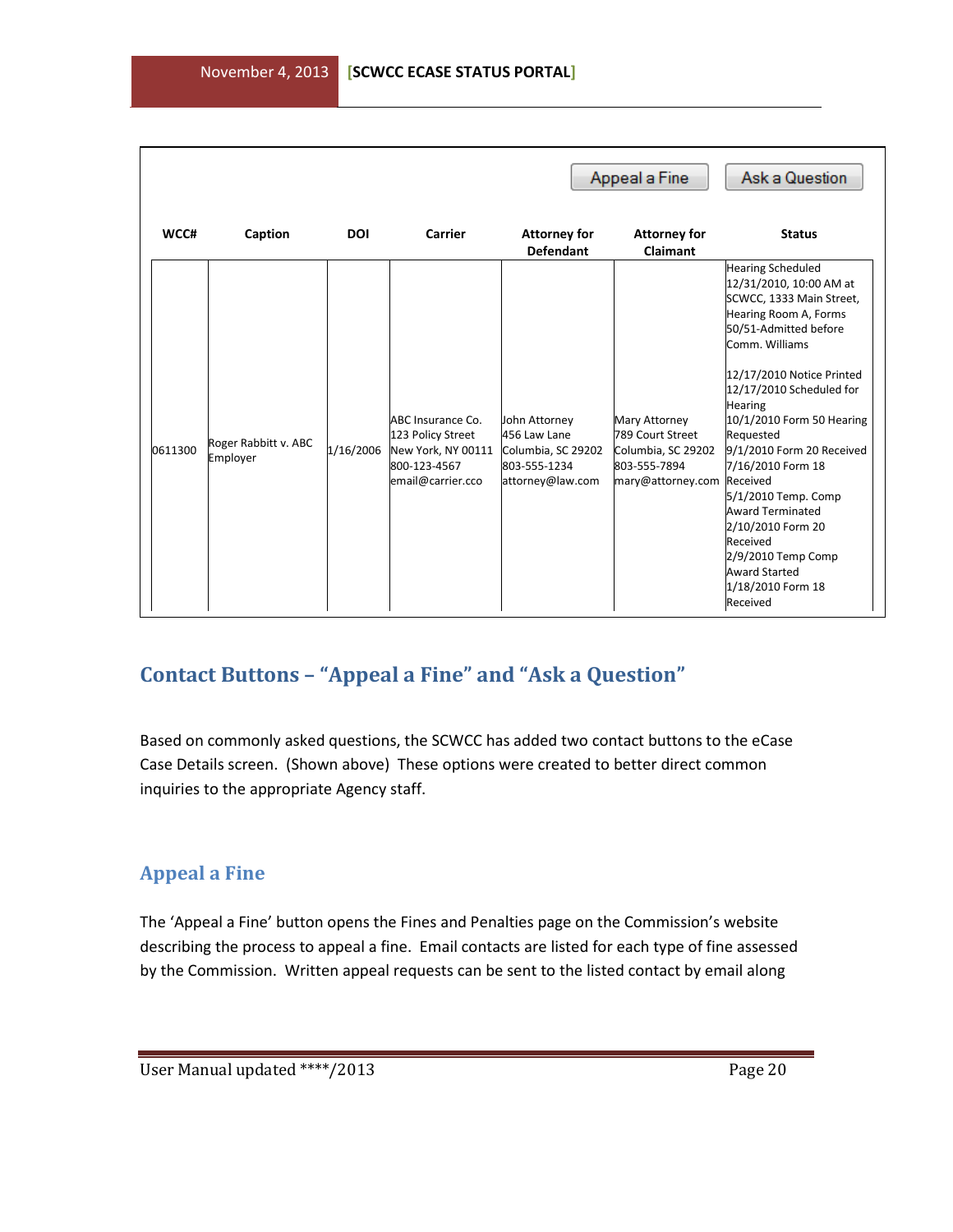with any supporting documentation attached.

| eCase Login   Fee Schedules  <br>District Assignments   FAQs   Comments/Suggestions                                                                                                                                                                                                                                                                                                                                                                                                                                                                                                                                                                                                                                  |                    |                        |  |  |  |  |
|----------------------------------------------------------------------------------------------------------------------------------------------------------------------------------------------------------------------------------------------------------------------------------------------------------------------------------------------------------------------------------------------------------------------------------------------------------------------------------------------------------------------------------------------------------------------------------------------------------------------------------------------------------------------------------------------------------------------|--------------------|------------------------|--|--|--|--|
| Home > Fines and Penalties                                                                                                                                                                                                                                                                                                                                                                                                                                                                                                                                                                                                                                                                                           |                    |                        |  |  |  |  |
| <b>Fine Appeal Procedure</b>                                                                                                                                                                                                                                                                                                                                                                                                                                                                                                                                                                                                                                                                                         |                    |                        |  |  |  |  |
| In order to ensure and verify that the rights of the injured worker and the employer are properly addressed, the<br>South Carolina Workers' Compensation Act requires that certain forms/documentation be filed with the Commission.<br>When such forms/documentation is not filed in accordance with the Act, the Act stipulates that a fine or fines be<br>assessed (R67-1401). If an injured worker or the employer (or the representative of the injured worker or employer)<br>believes that a fine has been improperly assessed, they may appeal the assessment to the Commission by emailing<br>such appeal to one of the addresses below, provided such appeal is made within 30 days of notice of the fine. |                    |                        |  |  |  |  |
| When filing an appeal, please indicate the WCC# and the related Form number (or document type; ex: "denial<br>letter") in the subject line, if applicable. Please include a short narrative in the body of the email describing the<br>nature of the appeal and the reasons the appellant believes the fine should be rescinded. Attach a copy of the fine<br>letter received and any supporting documentation the appellant wishes to provide.                                                                                                                                                                                                                                                                      |                    |                        |  |  |  |  |
| The Commission is generally able to render a decision concerning a fine appeal within five (5) business days.                                                                                                                                                                                                                                                                                                                                                                                                                                                                                                                                                                                                        |                    |                        |  |  |  |  |
| Fine amounts effective April 1, 2009.                                                                                                                                                                                                                                                                                                                                                                                                                                                                                                                                                                                                                                                                                |                    |                        |  |  |  |  |
| <b>Violation</b>                                                                                                                                                                                                                                                                                                                                                                                                                                                                                                                                                                                                                                                                                                     |                    |                        |  |  |  |  |
|                                                                                                                                                                                                                                                                                                                                                                                                                                                                                                                                                                                                                                                                                                                      | <b>Fine Amount</b> | <b>Appeal To</b>       |  |  |  |  |
| Medical Rating per R67-804C(2)                                                                                                                                                                                                                                                                                                                                                                                                                                                                                                                                                                                                                                                                                       | \$200              | claimsfines@wcc.sc.gov |  |  |  |  |
| Form 16, Agreement for Permanent Disability/Disfigurement<br>Compensation                                                                                                                                                                                                                                                                                                                                                                                                                                                                                                                                                                                                                                            | \$200              | claimsfines@wcc.sc.gov |  |  |  |  |
| Form 17, Receipt of Compensation                                                                                                                                                                                                                                                                                                                                                                                                                                                                                                                                                                                                                                                                                     | \$200              | claimsfines@wcc.sc.gov |  |  |  |  |
| Form 18, Periodic Report                                                                                                                                                                                                                                                                                                                                                                                                                                                                                                                                                                                                                                                                                             | \$200              | claimsfines@wcc.sc.gov |  |  |  |  |

To Appeal a Fine, click the email address for the violation being appealed. Compose an email to request a director's review of the assessment. Attach any supporting documentation to the email message.

#### <span id="page-20-0"></span>**Ask a Question**

The 'Ask a Question' button is designed to list frequently asked questions regarding a specific claim and allow the eCase user to send their question directly from eCase. eCase will direct the question to the appropriate SCWCC Staff member based on case assignment and internal agency workload distribution.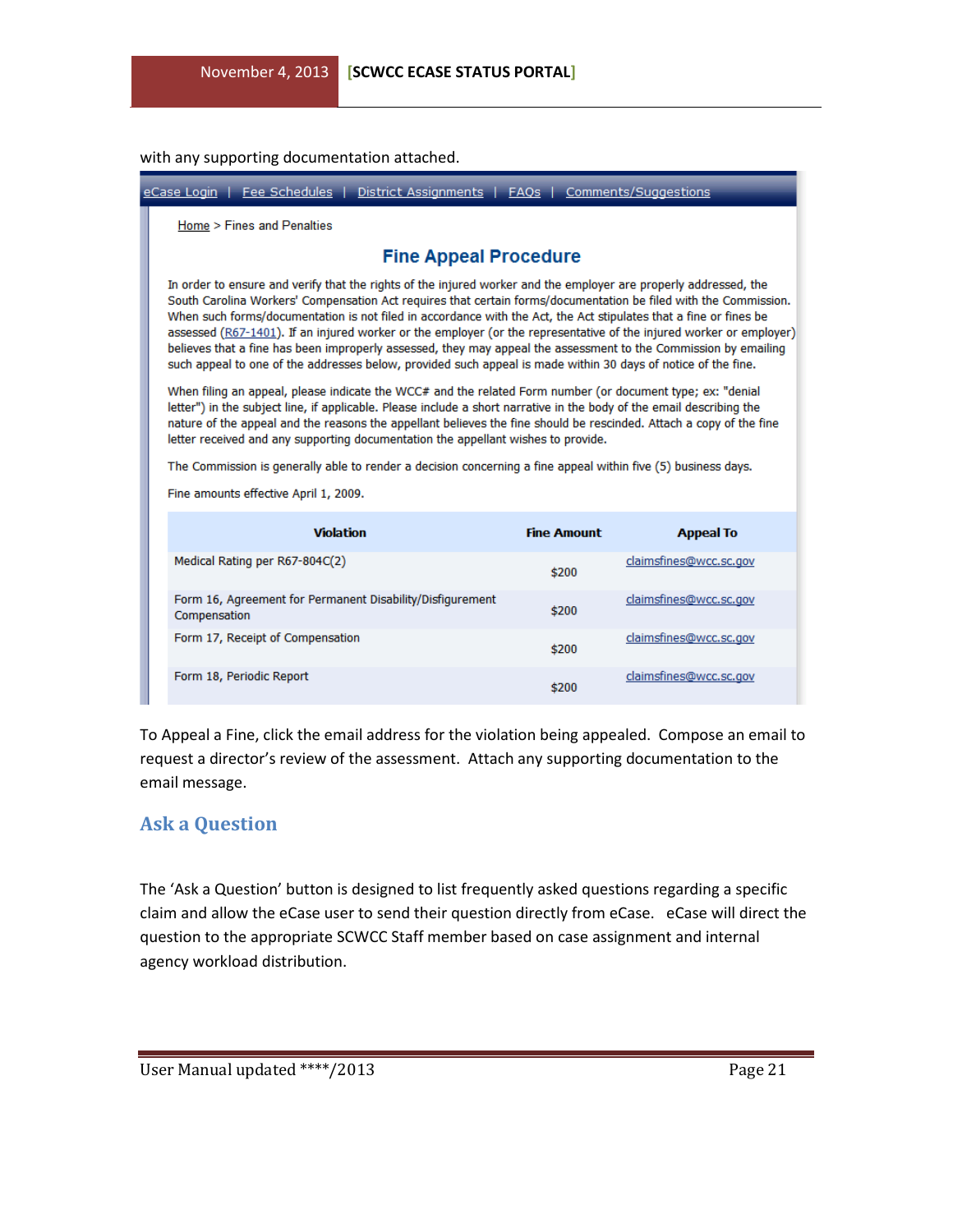1. Click the 'Ask a Question' button. The following screen will open:

| eCase Question                          |                                                               |  |  |  |  |  |
|-----------------------------------------|---------------------------------------------------------------|--|--|--|--|--|
|                                         | SCWCC File #: [casenumber]<br>Caption: [employee v. employer] |  |  |  |  |  |
| From: [eCase.emailID, diplay read only] |                                                               |  |  |  |  |  |
| Subject:                                |                                                               |  |  |  |  |  |
| Comments:                               |                                                               |  |  |  |  |  |
|                                         | Submit Question                                               |  |  |  |  |  |

- 2. Select the appropriate question from the drop-down listed as 'Subject'. If your question is not specified, select 'I have a question not in this list.'
- 3. Enter a message in the comment box.
- 4. Click 'Submit.'
- 5. An email will be sent to the appropriate SCWCC contact, copying the eCase user's email, based on the current log-on.

#### <span id="page-21-0"></span>**Attorney Add Feature**

The Attorney Add feature replaces the submission of a letter of representation. It also allows attorney users to search for existing claims in the SCWCC database for the purpose of obtaining the WCC#. The Commission will not notice opposing counsel. An attorney added to a claim electronically may only be removed by the operation of Reg. 67-1203. The Commission logs and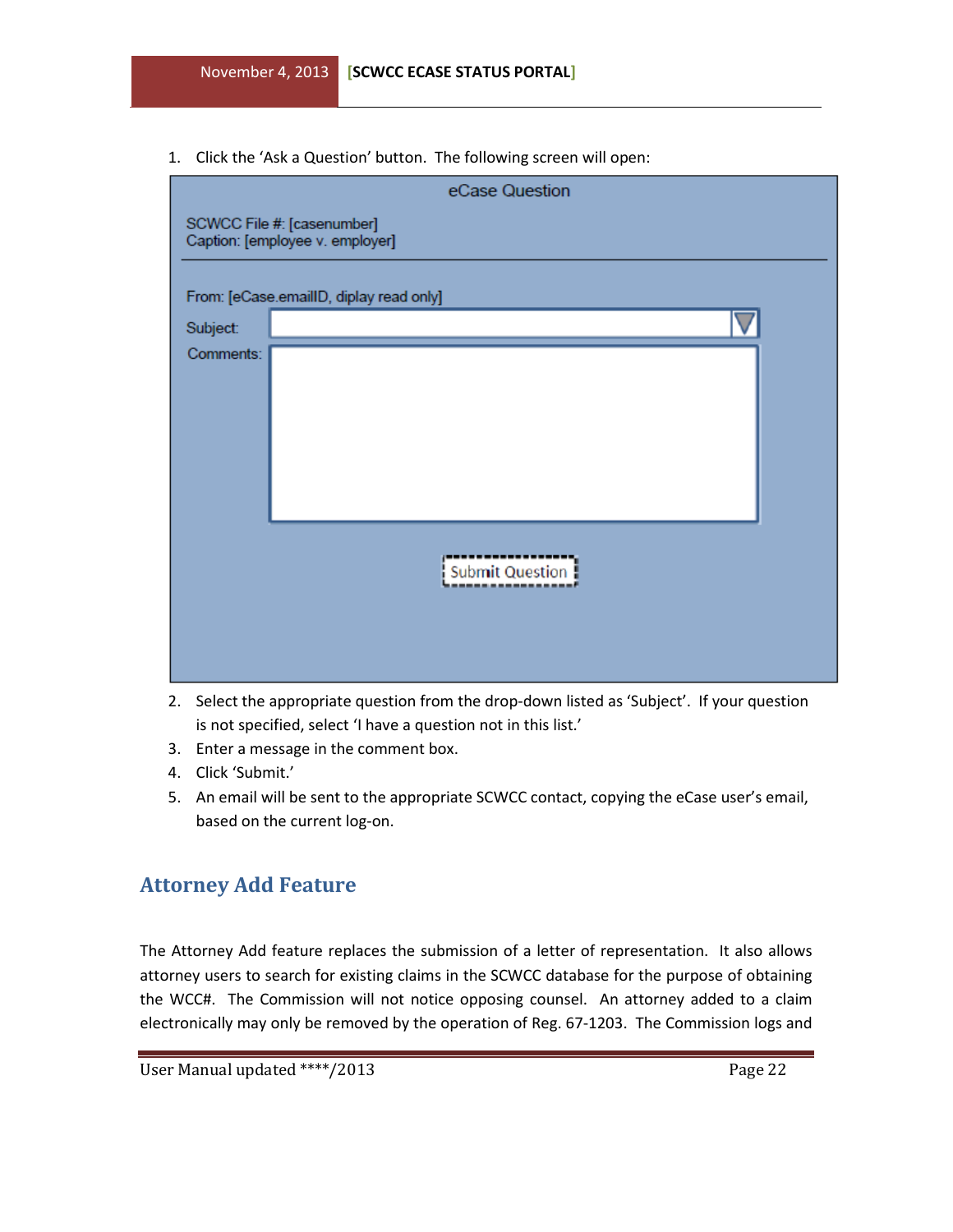monitors each search performed in this portal. In order to access this feature, a user must first have a confirmed link to the attorney.

Instructions to add an attorney to a case:

- 1. Log in to eCase as a Registered User.
- 2. Select the link **Add Attorney to Case**.

|                      | Logged In As: existe@wcc.sc.gov<br>Change Password Logout<br>Link To Attorney Add Attorney to Case |                                       |
|----------------------|----------------------------------------------------------------------------------------------------|---------------------------------------|
|                      |                                                                                                    | Add new attorney to an existing case. |
|                      | Moderator                                                                                          |                                       |
| <b>Last Modified</b> |                                                                                                    |                                       |

3. The following screen will display. Select which party the attorney will be representing and click **Submit**.



4. In the next screen, enter case selection criteria to search for an existing case. **Date of Injury** and **Bar ID**, are always required. The **SCWCC number** is the best way to search. If the SCWCC number is unknown, enter the claimant's **SSN** and **last name**.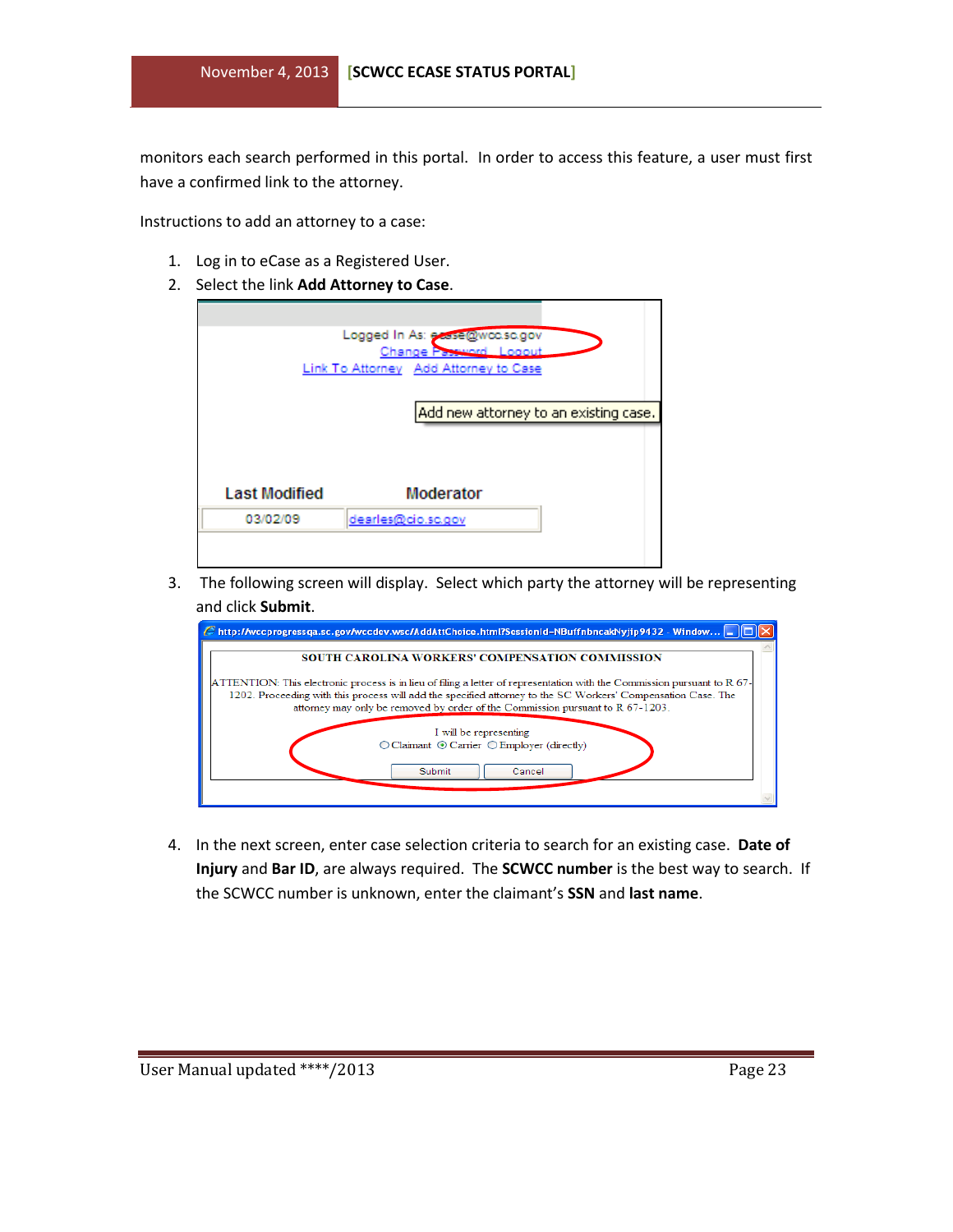|                                   | http://wccprogressqa.sc.gov/wccdev.wsc/AddAttorney.html?SessionId=NBuffnbncakNyjip9432  = |                                                                |  |
|-----------------------------------|-------------------------------------------------------------------------------------------|----------------------------------------------------------------|--|
|                                   | South Carolina Workers' Compensation Commission                                           |                                                                |  |
| SSN (999-99-9999):                | WCC#(optional):                                                                           | * Indicates Required Fields. SSN<br>and Claimant last name are |  |
| Claimant Last Name:               |                                                                                           | required if WCC# is not entered.                               |  |
| * Date of Injury<br>(MM/DD/YYYY): |                                                                                           |                                                                |  |
| * Attorney Bar ID:                |                                                                                           |                                                                |  |
|                                   | Submit<br>Cancel                                                                          |                                                                |  |

When all required fields are entered, click **Submit**.

5. The screen expands to show the results of your search. Verify this is the correct case from the injury details. If not, click **Cancel**. If the correct case is found, click the name of the party to be represented by the attorney.

| Date Of Injury: 01/21/2006 | WCC #: 0611300                                                      | INJURY DETAILS:<br>Multiple | <b>CASE DETAILS</b> |  |
|----------------------------|---------------------------------------------------------------------|-----------------------------|---------------------|--|
|                            | Claimant: Roger Rabbitt                                             |                             |                     |  |
| Case Status: Open          |                                                                     |                             |                     |  |
|                            | Please click on the name of the party attorney wishes to represent. |                             |                     |  |
|                            |                                                                     |                             |                     |  |
| <b>Case Parties Name</b>   |                                                                     |                             | <b>Attorneys</b>    |  |
|                            | Claimant: Roger Rabbitt                                             |                             |                     |  |
|                            | Employer: Employer ABC                                              |                             |                     |  |
|                            | Carrier: Key Risk Insurance Company of SC / Employer ABC            |                             |                     |  |

6. Click **OK** to confirm.